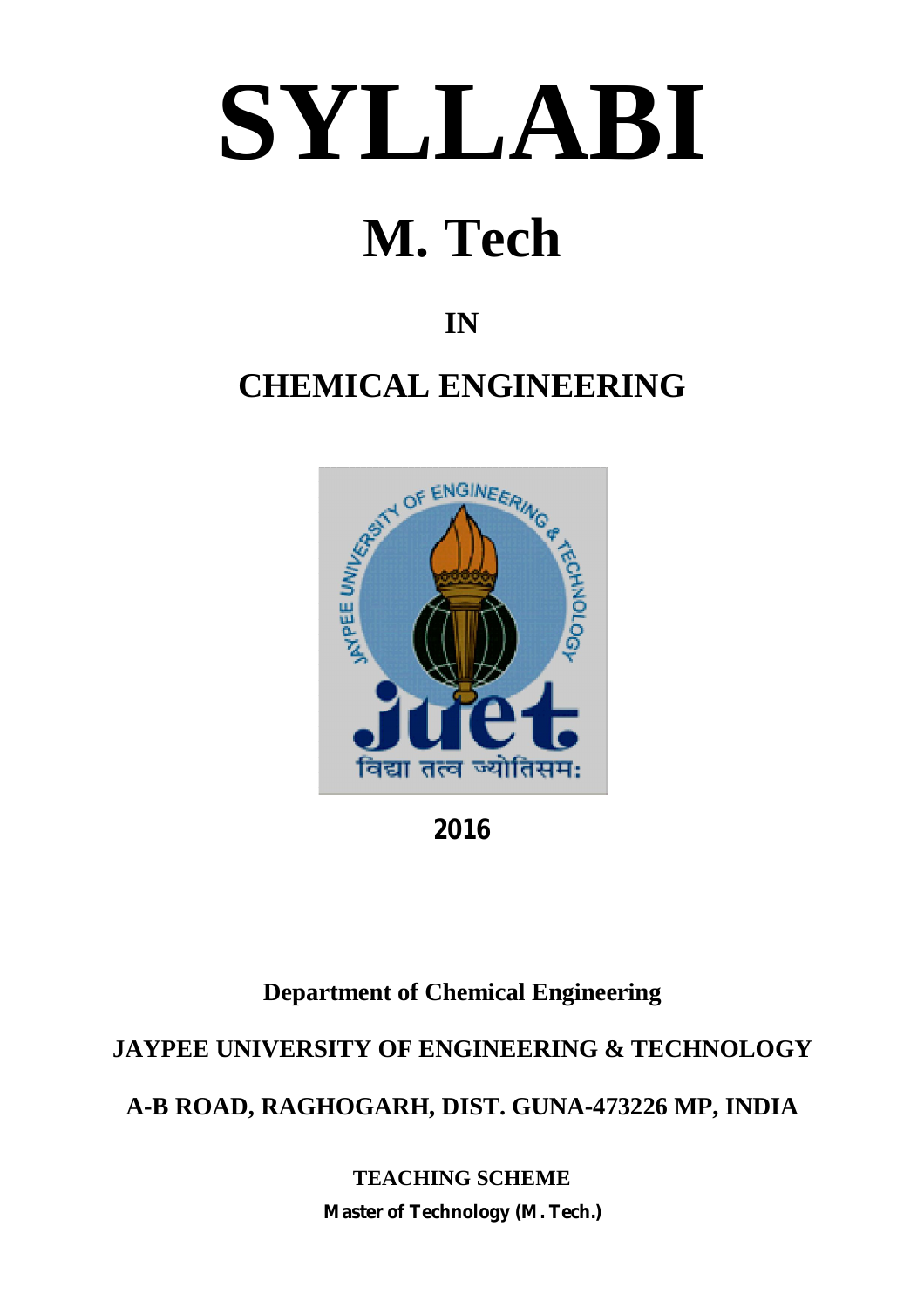#### **Year/Sem: Ist Year/ I st Sem**

| S. N.            | <b>Course Code</b> | <b>Course Title</b>                             | <b>Type</b> | L                | T              | P              | <b>Credits</b>              |
|------------------|--------------------|-------------------------------------------------|-------------|------------------|----------------|----------------|-----------------------------|
| 1.               | 14M11CL111         | <b>Advanced Transport Phenomena</b>             | Core        | 3                | $\overline{0}$ | $\overline{0}$ |                             |
| 2.               | 14M11CL112         | Process Modelling and Optimization              | Core        | 3                | $\Omega$       | $\overline{0}$ | 3                           |
| 3.               | 14M11CL113         | <b>Chemical Reaction Engineering</b>            | Core        | 3                | $\overline{0}$ | $\overline{0}$ | 3                           |
| $\overline{4}$ . | 14M11CL114         | <b>Advanced Separation Processes - I</b>        | Core        | 3                | $\theta$       | $\overline{0}$ | 3                           |
| 5.               | 14M1GCL13x         | Elective-I                                      | Elective    | 3                | $\Omega$       | $\overline{0}$ | 3                           |
| 6.               | 14M17CL171         | <b>Chemical Reaction Engineering Laboratory</b> | Core        | $\overline{0}$   | $\theta$       | 4              | $\mathcal{D}_{\mathcal{L}}$ |
|                  |                    |                                                 |             | <b>Sub Total</b> |                |                | 17                          |

#### **Year/Sem: Ist Year/ II nd Sem**

| S.N.             | <b>Course Code</b> | <b>Course Title</b>                       | <b>Type</b> | L                | Т              | ${\bf P}$      | <b>Credits</b> |
|------------------|--------------------|-------------------------------------------|-------------|------------------|----------------|----------------|----------------|
| 1.               | 14M11CL211         | <b>Advanced Separation Processes - II</b> | Core        | 3                | $\overline{0}$ | $\overline{0}$ | 3              |
| 2.               | 14M11CL212         | <b>Advanced Thermodynamics</b>            | Core        | 3                | $\overline{0}$ | $\Omega$       | 3              |
| 3.               | 14M11CL213         | Environmental Eng. & Waste management     | Core        | 3                | $\theta$       | $\theta$       | 3              |
| $\overline{4}$ . | 14M11CL214         | Process Dynamics & Control                | Core        | 3                | $\overline{0}$ | $\overline{0}$ | 3              |
| 5.               | 14M1GCL23x         | Elective II                               | Elective    | 3                | $\overline{0}$ | $\Omega$       | 3              |
| 6.               | 14M19CL291         | Seminar / Term Paper                      | Core        | $\Omega$         | $\overline{0}$ | 4              |                |
|                  |                    |                                           |             | <b>Sub Total</b> |                |                | 17             |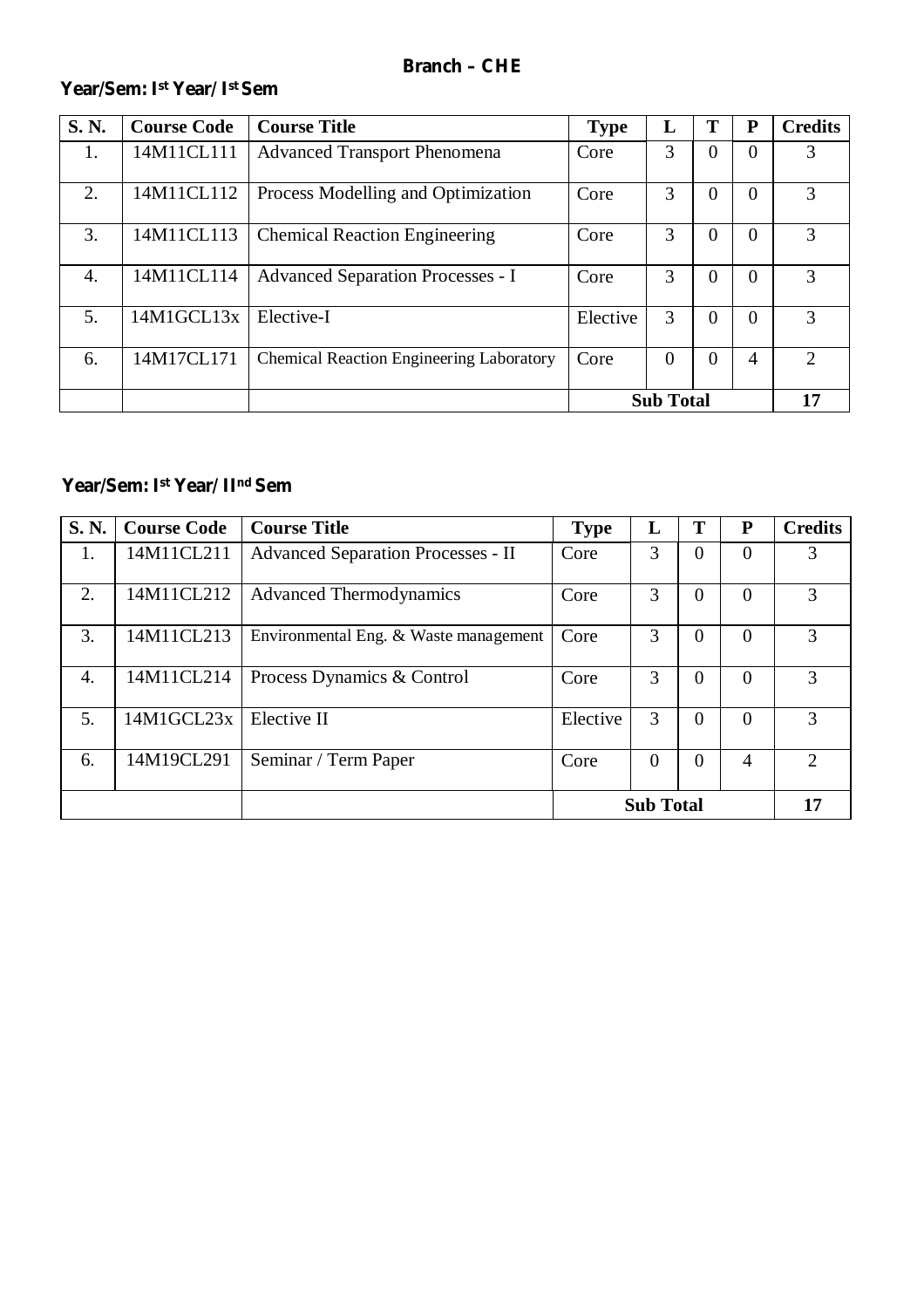#### **Year/Sem: II nd Year/ III rd Sem**

| <b>S. N.</b> | <b>Course Code</b>        | Course Title    | <b>Type</b> | L                | Т              | P  | <b>Credits</b>              |
|--------------|---------------------------|-----------------|-------------|------------------|----------------|----|-----------------------------|
| 1.           | 14M1GCL33x   Elective-III |                 | Elective    | 3                | 0              |    | 3                           |
| 2.           | 14M1GCL33x   Elective-IV  |                 | Elective    | 3                | 0              |    | 3                           |
| 3.           | 14M19CL391                | Project Seminar | Core        | $\Omega$         | $\overline{0}$ | 4  | $\mathcal{D}_{\mathcal{L}}$ |
| 4.           | 14M19CL392                | Thesis          | Core        | $\Omega$         | 0              | 24 | 12                          |
|              |                           |                 |             | <b>Sub Total</b> |                |    | 20                          |

#### **Year/Sem: II nd Year/ IVth Sem**

| <b>S. N.</b> | <b>Course Code</b> | <b>Course Title</b> | <b>Type</b> | L                | T                 | P        | <b>Credits</b>              |
|--------------|--------------------|---------------------|-------------|------------------|-------------------|----------|-----------------------------|
| 1.           | 14M1GCL43x         | Elective-V          | Elective    | 3                | $\overline{0}$    | $\theta$ |                             |
| 2.           | 14M1GCL43x         | Elective-VI         | Elective    | 3                | $\overline{0}$    | $\Omega$ | 3                           |
| 3.           | 14M19CL491         | Project Seminar     | Core        | $\Omega$         | $\overline{0}$    | 4        | $\mathcal{D}_{\mathcal{L}}$ |
| 4.           | 14M19CL492         | Thesis $**$         | Core        | $\Omega$         | $\theta$          | 28       | 14                          |
|              |                    |                     |             | <b>Sub Total</b> |                   |          | 22                          |
|              |                    |                     |             |                  | Total Credits $=$ |          | 76                          |

#### **Notes:**

- 1. Thesis \*\* to be continued from III Semester
- 2. Final evaluation of the dissertation will be based on the cumulative performance in all III and IV Semesters
- 3. It is desirable to have one publication from the dissertation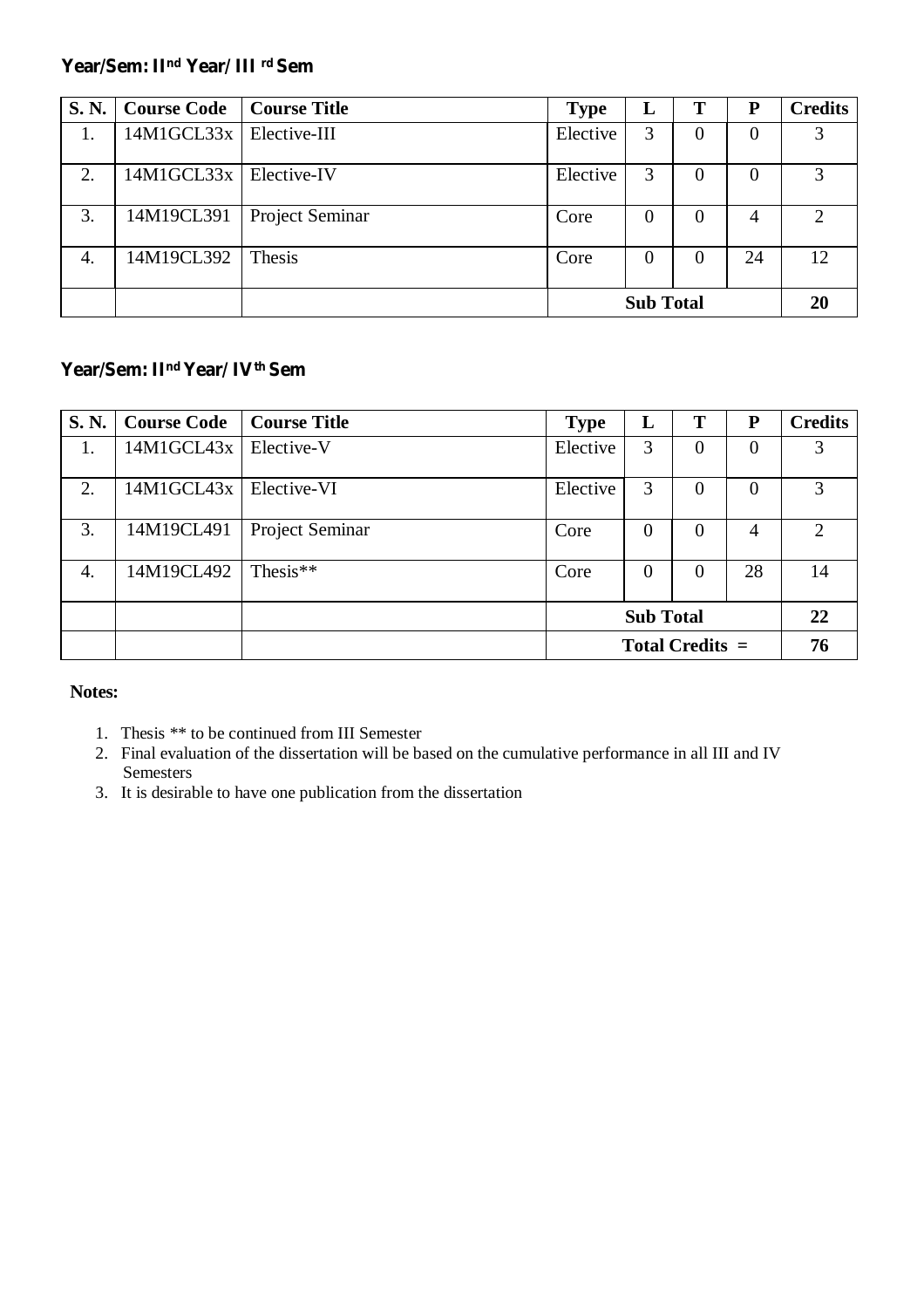#### **LIST OF ELECTIVES**

| <b>S. No.</b>  | <b>Elective No.</b> | Code       | <b>Title</b>                                           |
|----------------|---------------------|------------|--------------------------------------------------------|
| $\mathbf{1}$   |                     | 14M1GCL131 | <b>Wastewater Treatment</b>                            |
| $\overline{2}$ | Elective I          | 14M1GCL132 | <b>Air Pollution Control</b>                           |
| 3              |                     | 14M1GCL133 | <b>Cleaner Technology</b>                              |
| $\overline{4}$ |                     | 14M1GCL231 | <b>Process Plant Simulation</b>                        |
| 5              | Elective II         | 14M1GCL232 | Colloid and Interfacial Engineering                    |
| 6              |                     | 14M1GCL233 | <b>Advances in Process Control</b>                     |
| $\overline{7}$ |                     | 14M1GCL234 | Applied Optimization & Operations Research             |
| 8              |                     | 14M1GCL331 | <b>Petroleum Refinery Operations</b>                   |
| 9              | Elective III        | 14M1GCL333 | Polymer Science & Engineering                          |
| 10             |                     | 14M1GCL334 | <b>Combustion Processes</b>                            |
| 11             |                     | 14M1GCL335 | <b>Environmental Management</b>                        |
| 12             |                     | 14M1GCL332 | <b>Fluidization Engineering</b>                        |
| 13             | Elective IV         | 14M1GCL336 | <b>Multiphase Contactors</b>                           |
| 14             |                     | 14M1GCL337 | Catalysis & Surface Chemistry                          |
| 15             |                     | 14M1GCL338 | Reaction Engineering in dispersed phase systems        |
| 16             |                     | 14M1GCL431 | Process Engineering                                    |
| 17             | Elective V          | 14M1GCL432 | Conceptual Design of selected separation<br>processes. |
| 18             |                     | 14M1GCL433 | Safety & Hazards analysis and assessment               |
| 19             |                     | 14M1GCL434 | Nanotechnology and applications                        |
| 20             |                     | 14M1GCL435 | <b>Advanced Process Synthesis</b>                      |
| 21             | Elective VI         | 14M1GCL436 | <b>Bioprocess principles</b>                           |
| 22             |                     | 14M1GCL437 | Bio separations                                        |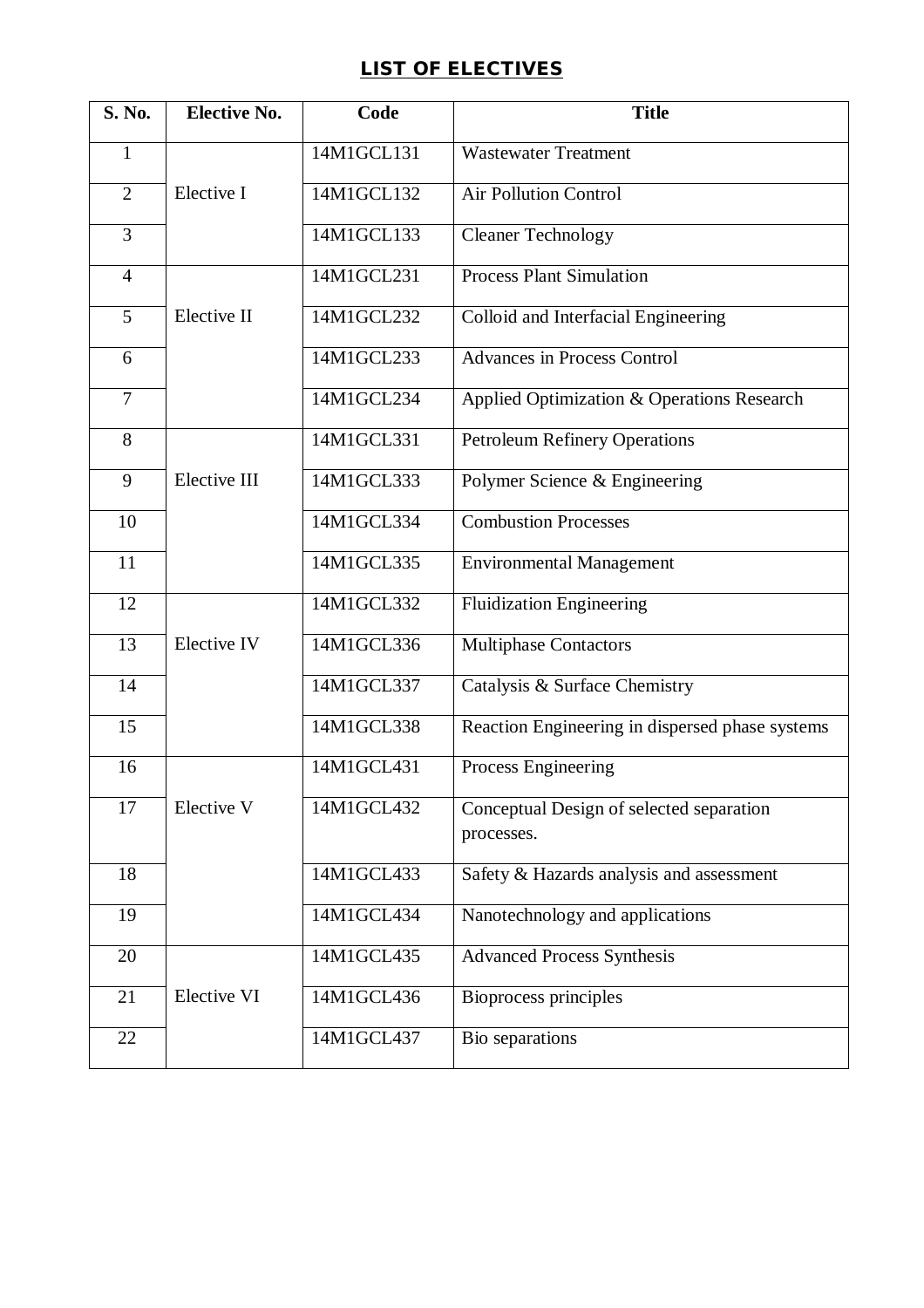## **SYLLABI**

#### **Master of Technology (M.Tech.)**

#### **Branch - CHE**

#### **Year/Sem : Ist Year/Ist Sem**

#### **14M11CL111/Advanced Transport Phenomena**

**Preliminaries:** Introduction, Vector and tensor algebra: Geometric view point, addition of vectors, multiplication by scalar, scalar product, cross product, analytical view point: kronecker delta, alternative unit tensor for cross product, cross product between two unit vector, vector operations in terms of components, vector addition , multiplication by scalar, scalar product between vectors, vectors product, identities for  $\varepsilon_{ik}$ . Vector Differential operations: Del operator,

gradient of scalar, divergence of a vector, curl of a vector, Laplacian of a scalar, material derivative of a scalar. Tensors: second order tensor, dyadic product, unit tensor, transpose of tensor, addition, dot product, double dot product, vector product, divergence of a tensor, trace, determinant. Integral Theorems: Divergence theorem, curl theorem, Liebnitz rule. Cylindrical coordinates: Del operator in cylindrical coordinates, derivatives of unit vectors, Kinematics: Eulerian & Lagrangian view point, relationship between Eulerian and Lagrangian view points, Reynolds transport theorem, Motion near a point, relative velocity, vorticity tensor,

**Fluid Mechanics:** Governing equations: conservation of mass, continuity equation, conservation of linear momentum, conservation of angular momentum, stress tensor, Cauchy's 1st & 2nd laws, Navier-Stokes equations, unidirectional flows, flow down an inclined surface, flow of generalized Newtonian fluid in cylindrical tube, flow with central plug region, tangential annular flow, velocity in the limit of narrow gap, flow due to wall suddenly set in motion, unsteady flow between parallel plates, two dimensional flows, stream function, stream lines, dimensional analysis approximation, dimensionless governing equations, creeping flow , velocity of particle falling from rest, flow in slow varying channels, in viscid flow, potential flow past a cylinder, boundary layer theory, flow past a flat plate, converging flow, diverging flow, turbulent flow, transition to turbulence, turbulence models

**Heat Transfer:** Governing equations: energy balance equations, conservation of energy law, heat flux at any point, mechanical energy balance, constitutive equations for conduction, boundary conditions, steady state conduction through a composite wall, temperature profile in an electric wire, unsteady state conduction in a slab, heat conduction with generation in a slab, viscous dissipation, heat transfer from a cooling fin, forced convection in a pipe, macroscopic energy balance, free convection, free convection between vertical parallel plates, free convection near a heated vertical plate, free convection heat transfer from a vertical plate, dimensionless parameter for heat transfer, Radiation.

**Mass Transfer:** Governing equations: species mass balance, Concentration, velocities and mass fluxes, constitutive equations, boundary conditions, Complete solutions: diffusion through a stagnant film, diffusion of gas with heterogeneous reaction, diffusion with homogeneous chemical reaction, diffusion into a falling liquid film, diffusion and reaction in a spherical droplet, diffusion and reaction in a porous catalyst pellet, Simultaneous heat and mass transfer, condensation in the presence of non condensable gases.

#### **14M11CL112/Process Modelling and Optimization**

**Introduction:** Mathematical models for chemical engineering systems: Fundamentals, introduction to fundamental laws. Examples of mathematical models of chemical engineering systems, constant hold up CSTRs, Gas pressurized CSTR, non-isothermal CSTR. Examples of single component vaporizer, Batch reactor, reactor with mass transfer, ideal binary distillation column, batch distillation with hold up. **Classification of Mathematical Modelling:** Classification of mathematical modelling, static and dynamic models, the complete mathematical model, Boundary conditions, the black box principle. Artificial Neural Networks: Network training, Models of training, Network architecture, Back-propagation algorithm, ANN applications.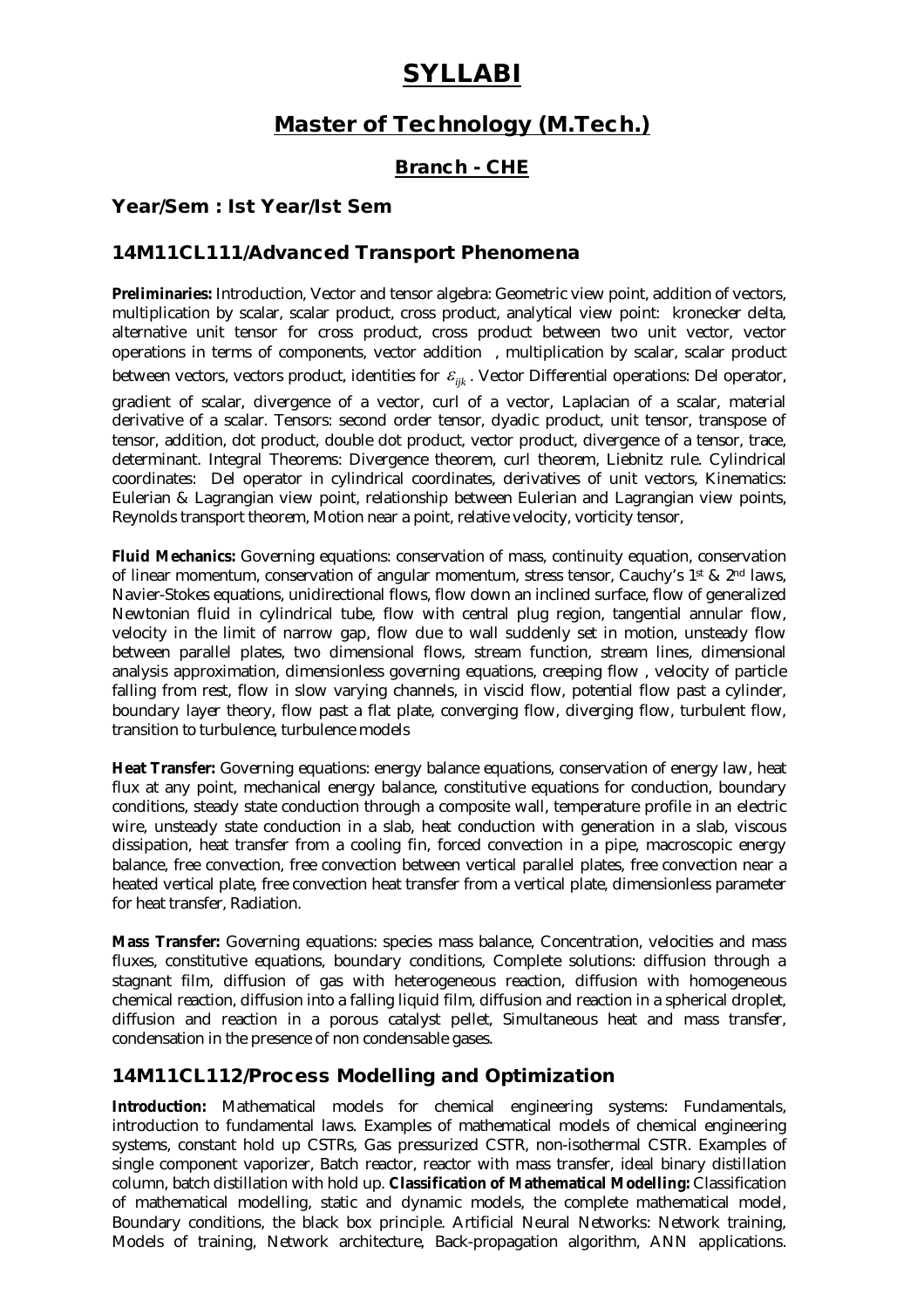**Simulation of Chemical Process:** Computer Simulation: Simulation examples of Three CSTRs in series, Gravity Flow tank, Binary distillation column, Non-isothermal CSTR. Models for chemical reaction with diffusion in a tubular reactor, chemical reaction with heat transfer in a packed bed reactor, gas absorption accompanied by chemical reaction. **Introduction to Optimization:** Introduction to process optimization; formulation of various process optimization problems and their classification. Basic concepts of optimization-convex and concave functions, necessary and sufficient conditions for stationary points. **Optimization Techniques for Single Variable:** Optimization of one dimensional function, unconstrained multi variable optimization. Bracketing methods: Exhaustive search method, Bounding phase method Region elimination methods: Interval halving method, Fibonacci search method, Golden section search method. Point-Estimation method: Successive quadratic estimation method. Indirect first order and second order method. Gradient-based methods: Newton-Raphson method, Bisection method, Secant method, Cubic search method. Root-finding using optimization techniques. **Optimization Techniques for Multivariable:** Multivariable Optimization Algorithms: Optimality criteria, Unidirectional search, direct search methods: Evolutionary optimization method, simplex search method, Powell's conjugate direction method. Gradient-based methods: Cauchy's (steepest descent) method, Newton's method. Constrained Optimization Algorithms: Kuhn-Tucker conditions, Transformation methods: Penalty function method, method of multipliers, Sensitivity analysis and Direct search for constraint minimization: Variable elimination method, complex search method. Successive linear and quadratic programming, optimization of staged and discrete processes.

#### **14M11CL113/Chemical Reaction Engineering**

**Kinetics of Gas Absorption with Chemical Reaction:** Introduction, development of rate equation for gas absorption accompanied by chemical reaction, Application of the film theory to mass transfer accompanied by a single second order reaction, solution by Hikita and Asai approximation, role of gas film resistance, flow chart for regime identification, computer program for regime identification, extension to reaction orders different from unity, role of gas film resistance, computer flow chart for calculation of rate of absorption in the case of A (m,n) order gas liquid reaction, Application of penetration and the surface renewal theories to gas absorption with chemical reaction, penetration theory solution to the instantaneous reaction regime penetration theory solution to the depletion regime using the Hikita-Asai approximation, surface renewal theory solution for the pseudo first order reaction regime, Mass Transfer accompanied by A(0,0) order reactions, mass transfer accompanied by a (m,0) order reaction, mass transfer accompanied by a (0,n) order reaction.

**Kinetics of Two fluid reactions, both gas-liquid and liquid-liquid:** Rate equation: for straight mass transfer ( absorption) of A, mass transfer of A followed by reaction with B, special cases,

**Models for ideal gas-liquid reactors:** Introduction, mechanically agitated semi batch gas-liquic contactor design, instantaneous reaction regime, fast reaction regime, slow reaction regime,

**bubble column reactor design:** Instantaneous reaction regime, fast reaction regime, slow reaction regime,

**Design of mechanically agitated continuous flow reactor:** Instantaneous reaction regime, fas reaction regime, slow reaction regime,

**Counter current plate column design:** Instantaneous reaction, fast reaction regime, slow reaction regime,

**Packed Column design:** Instantaneous reaction regime, fast reaction regime,

**Design of gas-liquid and liquid-liquid reactors:** Factors to consider in selecting a contractor, plug flow gas/ plug flow liquid, plug flow gas/ mixed flow liquid: mass transfer in bubble tank, mixed flow gas/batch uniform liquid : mass transfer to a stirred batch of liquid, plug flow gas/plug flow liquid: mass transfer plus reaction in a counter current and co-current tower, mixed flow gas/mixed flow liquid: mass transfer plus reaction in an agitated tank contactor, plug flow gas/mixed flow liquid: mass transfer plus reaction in bubble tank contactors, mixed flow gas/batch uniform liquid: absorption plus reaction in a batch agitated tank contactor, to find the time needed for a given operation,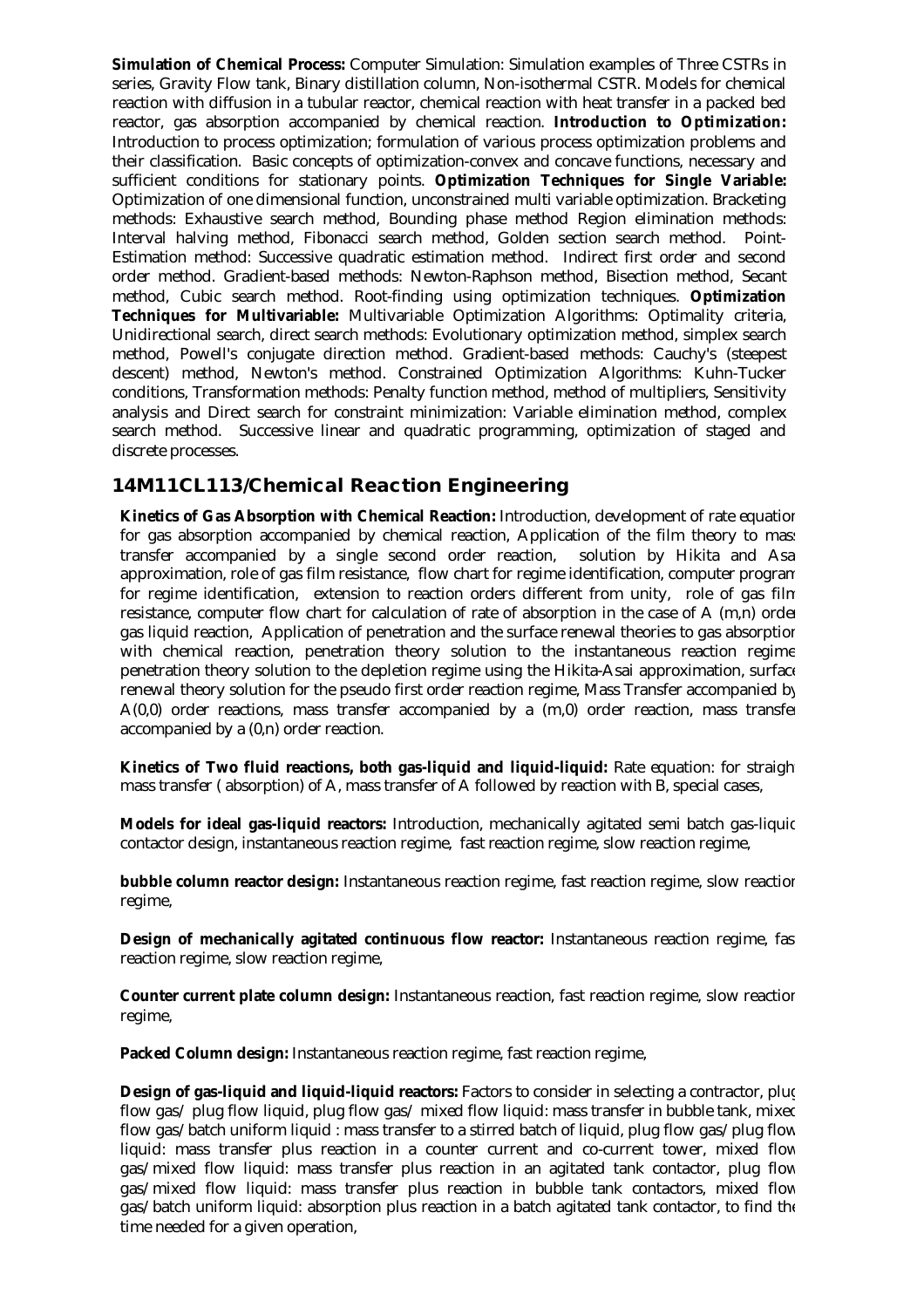**Modelling of Complex Irreversible gas liquid reactions:** Irreversible consecutive reactions, irreversible reaction of  $A(q)$  with two reacting solvents, consecutive reactions of  $A(q)$  and  $C(1)$ reacting with single solvent, absorption and reaction of two gases ,

**Theory of mass transfer accompanied by reversible reactions:** Fast reaction regime, instantaneous reaction, fast-instantaneous reaction regime,

#### **14M11CL114/Advanced Separation Processes-I**

**PHYSICAL - CHEMICAL PHENOMENA:** Diffusivity and mechanism of mass transport, Equation of continuity and equation of change, Diffusion, Dispersion, Diffusivity measurements and prediction in non-electrolytes and electrolytes, Solubility of gases in liquids. Interphase mass transport, in two-phase system and in multi-component systems, Role of diffusion in reaction systems, Mass transfer theories-film, Higbie and surface renewal models and their application.

**MASS TRANSFER WITH AND WITHOUT CHEMICAL REACTION:** Fluid-fluid reactions involving diffusional transfer, Physical absorption and absorption accompanied by chemical reaction, Application of mass transfer to reacting systems. Residence time distribution analysis, Mass transfer coefficients, Determination and prediction in dispersed multi-phase contractors under conditions of free forced convection, prediction of mean drop/buddle size of dispersions.

**SELECTION - CLASSIFICATION OF MASS TRANSFER – EQUIPMENT:** Choice of techniques, Selection of equipments for gaseous, particulate and liquidous effluent of various industries such as extractive hydro metallurgy, leaching of ores/leach liquors, Selection of equipment based on Mechanical/non-mechanical, Floor area/Height requirement considerations. Optimum energy/cost considerations.

**DESIGN OF MASS TRANSFER EQUIPMENT:** Design and analysis of various mass transfer equipment involving multi-component, multi-phase situations, Design of multi component columns and process strippers, Selection of column diameter and height in stage-wise and differential column contactors.

#### **14M17CL171/Chemical Reaction Engineering Laboratory**

#### **List of Experiments**

- 1. Determination of Arrhenius parameters.
- 2. Study of order of a reaction.
- 3. Study the performance of combination of reactors.
- 4. Study the performance of PFR
- 5. Performance Study of Trickle bed reactor
- 6. Performance Study of fluidized bed reactor
- 7. RTD Studies in a Mixed Flow Reactor/CSTR.
- 8. RTD Studies in a Plug Flow Reactor (PFR)
- 9. RTD Studies in Combined Reactor (PFR Followed by MFR/CSTR)
- 10. RTD Studies in Mixed Flow Reactors in Series (3 MFR/CSTR)
- 11. Study the kinetics in packed bed reactor.
- 12. Study the kinetics in adiabatic batch reactor
- 13. Study of homogeneous catalyzed reaction

#### **14M1GCL131/Wastewater Treatment**

**Sampling, measurements & standards of water quality:** Physical impurity: TDS, suspended solids, colour, taste and odour, temperature, Turbidity. Chemical impurity: chlorides, fluoride, metals, alkalinity, DO, nitrogen, phosphorus, hardness, MLSS, ML VSS etc. Biological impurity: BOD, COD, TOC , pathogens etc. **Biological treatment methods:** Introduction to microbial metabolism, bacterial growth and energetic, microbial growth kinetics, suspended growth and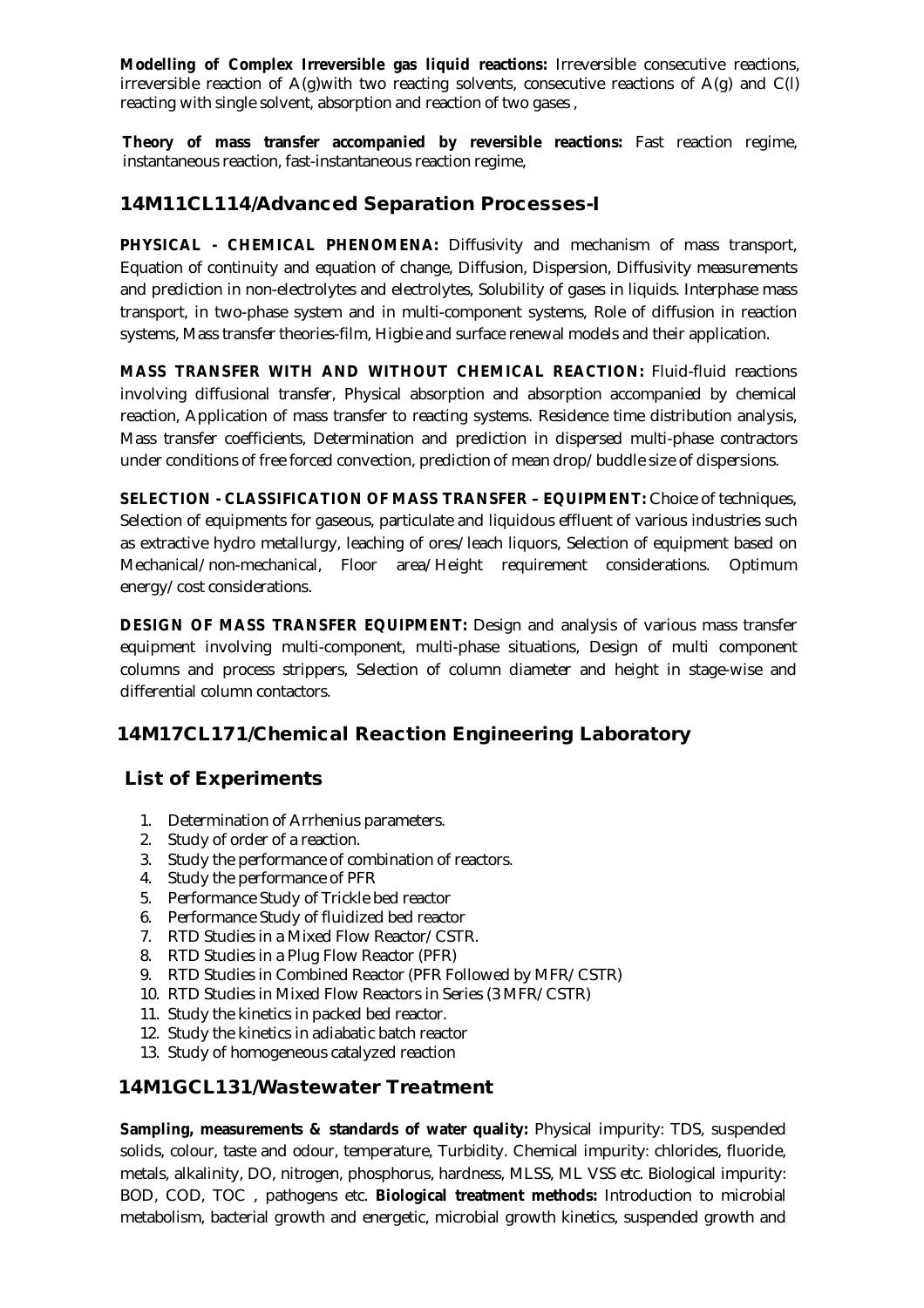attached growth process, aerobic and anaerobic system. **Natural treatment methods:** Wetland treatment method, septic tank, infiltration and overland flow. **Advanced treatment methods:**  Membrane filtration, adsorption, gas striping, ion exchange, advanced oxidation process etc. **Design of wastewater treatment plant:** Wastewater reclamation and reuse, effluent treatment and disposal. **Design of wastewater treatment plant:** Wastewater reclamation and reuse, effluent treatment and disposal. **Design of wastewater treatment plant:** Wastewater reclamation and reuse, effluent treatment and disposal. **Design of wastewater treatment plant:** Wastewater reclamation and reuse, effluent treatment and disposal.

#### **14M1GCL132/Air Pollution Control**

#### **Sources and effect of air pollution**

Sources of air pollution-stationary and mobile, fugitive emissions, secondary pollutants; Effects of air pollution in regional and global scale, air pollution episodes; Emission factors, inventory and predictive equations. Atmospheric meteorology, wind profiles, turbulent diffusion, topographic effects, separated flows, temperature profiles in atmosphere, inversions, plume behaviour.

#### **Air quality monitoring:**

Objectives, time and space variability in air quality; air sampling design, analysis and interpretation of air pollution data, guidelines of network design in urban and rural areas. Stack monitoring. Air pollution standards and indices.

#### **Air pollutants and modelling-Basic concepts:**

Dispersion of air pollutants and modelling-Basic concepts, inversion layer and mixing height, atmospheric stability classes, theory and application of acoustic sounding (SODAR) technique. Box model, The Gaussian dispersion model-point, area and line sources. Prediction of effective stack height-physics of plume rise, Holland's equation, Brigg's equation, etc modification of Gaussian dispersion models; indoor air quality models.

#### **Review of general principles of air pollution control:**

Design and operation of gravity settling chambers, Design and operation of cyclones. Design and operation of wet dust scrubbers-column scrubbers, jet scrubbers, vortex scrubbers, rotating disc scrubbers, and venture scrubbers. Design and operation of fabric filters. Design and operation of electrostatic precipitators, design and operation of mist separators-baffled mist separators, pressure separators. Control devices for gaseous pollutants with special emphasis on absorption, adsorption and mass transfer consideration, and combustion, control of motor vehicle emissions, indoor air pollution control

#### **14M1GCL133/Cleaner Technology**

**Sustainable development:** Sustainable development - Indicators of Sustainability - Sustainability Strategies. Barriers to Sustainability - Industrial activity and Environment - Industrialisation and sustainable development - Industrial Ecology. **Cleaner production control:**  Definition - Importance - Historical evolution - Benefits - Promotion - Barriers - Role of Industry, Government and Institutions - Environmental Management Hierarchy- Source Reduction techniques - Process and equipment optimization, reuse, recovery, recycle, raw material substitution - Internet information & Other CP Resources. Cleaner Production (CP) in Achieving Sustainability - Prevention versus Control of Industrial Pollution - Environmental Policies and Legislations - Regulation to Encourage Pollution Prevention and Cleaner Production **Cleaner production project development & implementation:** Overview of CP Assessment Steps and Skills, Preparing for the Site Visit, Information gathering, and Process Flow Diagram, Material Balance, CP Option Generation Technical and Environmental Feasibility analysis. **Evaluation:**  Economic valuation of alternatives - Total Cost Analysis - CP Financing - Establishing a Program - Organizing a Program - Preparing a Program Plan - Measuring Progress Pollution Prevention and Cleaner Production Awareness Plan - Waste audit Environmental Statement. **Life cycle assessment & environmental management systems:** Elements of LCA - Life Cycle Costing - Eco Labeling - Design for the Environment International Environmental Standards - ISO 14001 - Environmental audit. **Case studies:** Industrial Applications of CP, LCA, EMS and Environmental Audits.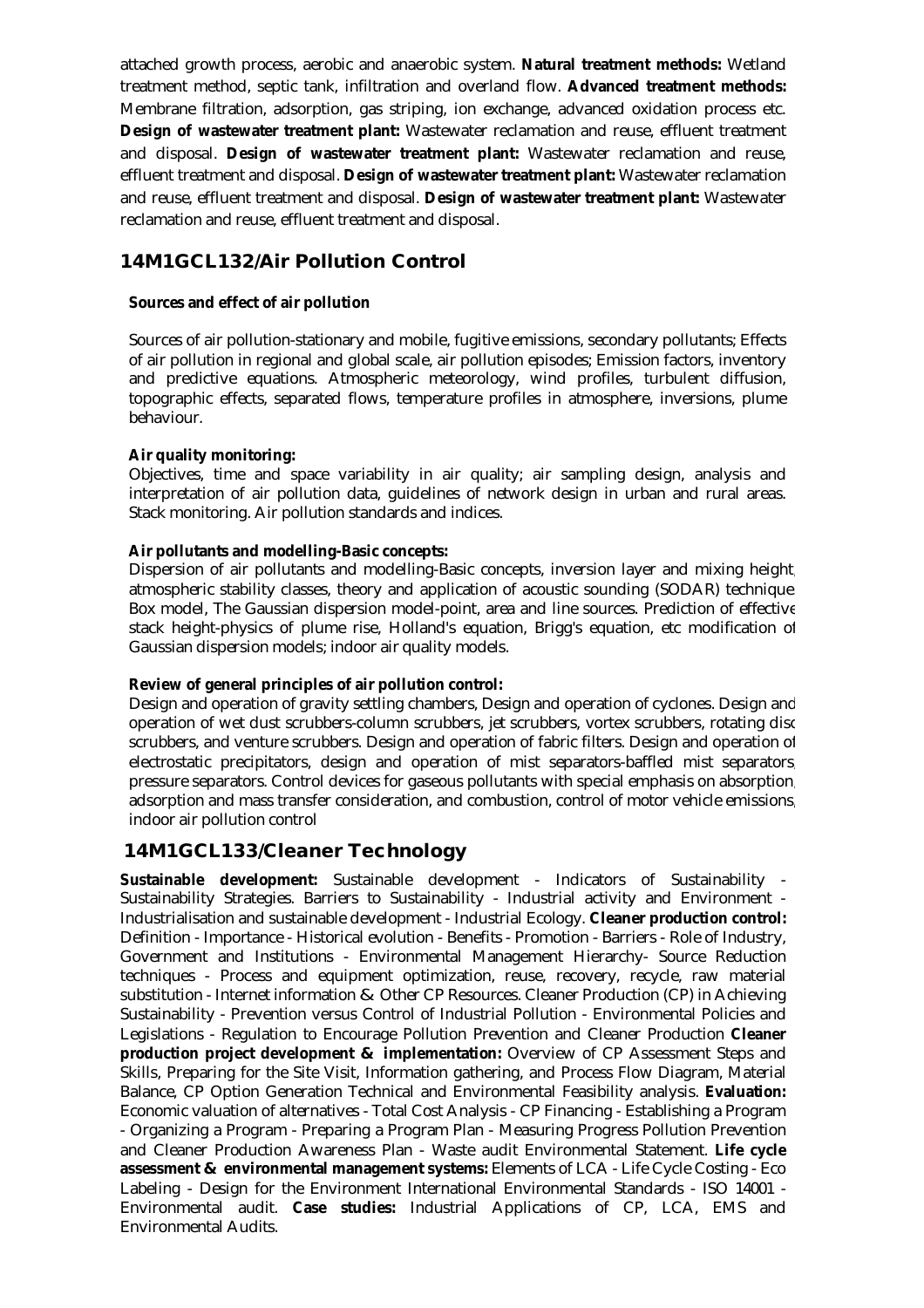#### **Year/Sem: Ist Year/IInd Sem**

#### **14M11CL211/ Advanced Separation Processes-II**

#### **Introduction:**

Separation processes, introduction to membrane science and technology; classification of membranes and membrane based processes; membrane materials: ceramic membrane, polymeric membra composite membrane liquid membrane

#### **Preparation of Membranes**:

Preparation of polymeric, ceramic and composite membranes by different methods. Advantage  $\epsilon$ disadvantages of various methods. Controlling pore size, porosity etc of membrane during preparation.

#### **Characterization of Membranes**:

Determination of pore size, pore size, thickness, permeability, membrane resistance, ionic character mechanical, thermal, chemical resistance etc by various methods and analysis of results by various methods.

#### **Module and process design:**

Introduction, plate and frame model, spiral wound module, tubular module, capillary modu hollow fiber model, comparison of module configurations.

#### **Transport in Membranes**:

Theory and applications of membrane processes: micro filtration, ultra filtration, nano filtrati reverse osmosis, electro dialysis, dialysis, pervaporation, gas separations, membrane distillation and ion exchange membranes.

#### **Polarization phenomenon and fouling:**

Concentration polarization, turbulence promoters, pressure drop, gel layer model, osmotic presser model, boundary layer resistance model, concentration polarization in diffusive membrane separations and electro dialysis, membrane fouling, methods to reduce fouling, compaction.

#### **Other separation Processes:**

Pressure swing adsorption, reactive distillation, separation using surfactants, Cloud point extracti Supercritical fluid extraction etc.

#### **Advanced analytical instruments:**

Theory and working principle of UV-Vis spectrophotometer, HPLC, GC, LCMS, LPSA, DLS, SI etc.

#### **14M11CL212/Advanced Thermodynamics**

**Introduction:** Basic concepts of thermodynamics, Applications of thermodynamics to flow process Compression processes, Duct flow of compressible fluids, Expanders, Thermodynamic analysis steady-state flow processes: Concept of ideal work, lost work, thermodynamics efficien availability

**Solution Thermodynamics:** Applications of solution thermodynamics: Liquid phase properties from VLE data, Models for the excess Gibbs energy, Property changes of mixing, Heat effects of mix processes

**Vapour liquid Equilibria:** Chemical reaction equilibria: Multi-reaction equilibria, Fuel cells, Topics in phase equilibria: Gamma/phi formulation of VLE, VLE from cubic equation of state, Equilibring and stability, Liquid-liquid equilibrium, Vapour-liquid-liquid equilibrium, Solid-liquid equilibrit Solid-vapour equilibrium, Equilibrium adsorption of gases on solids, Osmotic equilibrium  $\epsilon$ osmotic pressure

**Molecular Thermodynamics:** Introduction to molecular thermodynamics: Molecular theory fluids, Second virial coefficients from potential functions, Internal energy of ideal gases: microsco view. Thermodynamic properties and statistical mechanics. Hydrogen bonding and charge trans complexing, Behaviour of excess properties, Molecular basis for mixture behaviour and VLE molecular simulation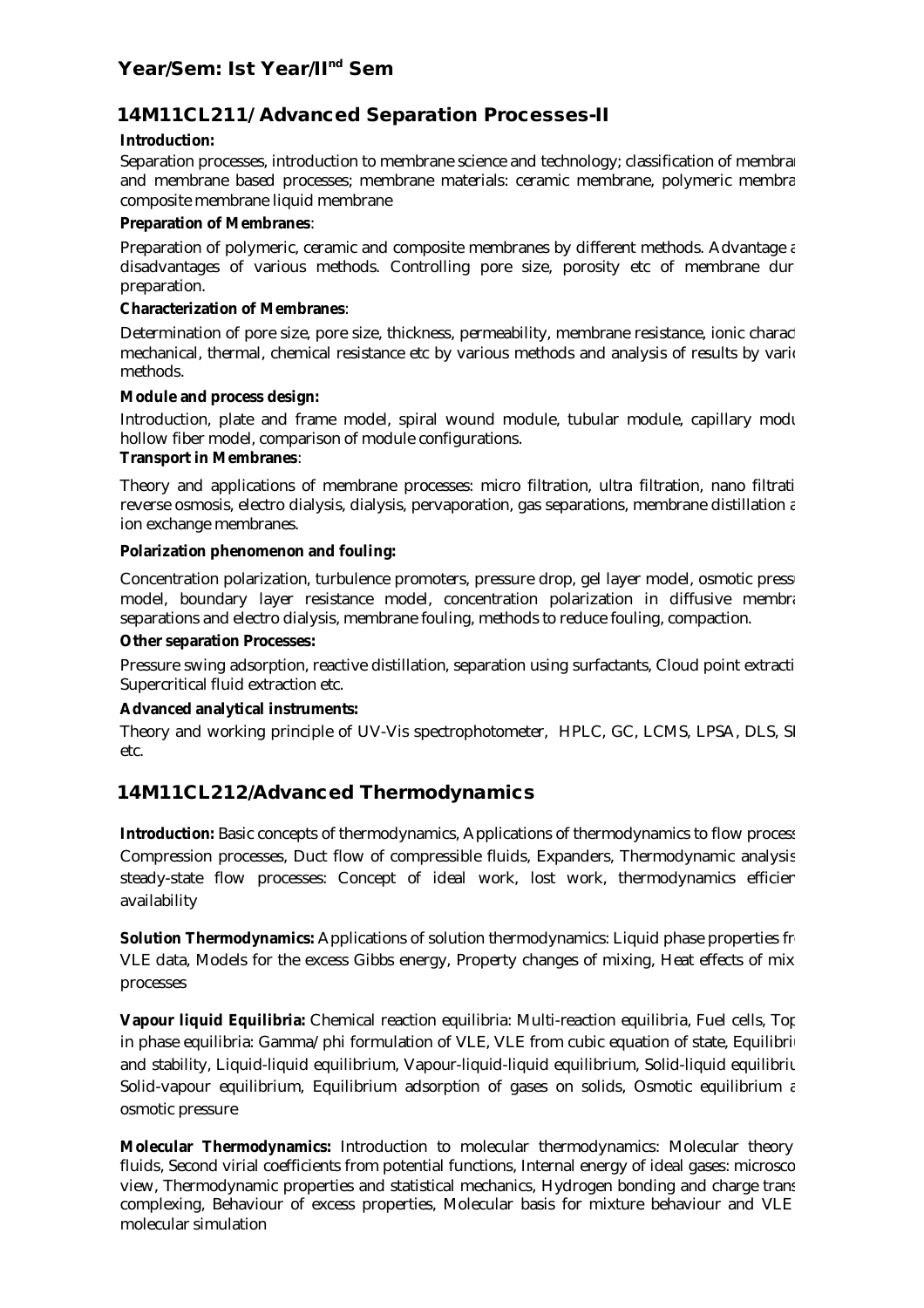#### **14M11CL213/Environmental Engineering and Waste Management**

**Nexus between energy, environment and development:** Human population issues. Environmer ethics and environmental quality **Types of pollution:** Definition of pollution, Different types pollution - Air, Water and soil and their local, regional and global aspects. Air pollution: Sources air pollutants, their sources and behaviour in the atmosphere. Effects of air pollutants on huma animals, plants and properties. Control approaches. **Water pollution:** Sources, consequences, control of water pollution **Soil pollution:** Sources and nature of soil pollution and its harmful effee Environmental problems associated with noise pollution, oil pollution and radioactive polluti **Solid waste management principles:** Sources and generation of solid waste, their nature and chemical composition. Their characterization and classification. Different methods of dispersal and management of solid wastes. Recycling of waste materials.

#### **14M11CL214/Process Dynamics & Control**

Preliminaries: Review of basic concepts in process control: Laplace transformation, first order systems, second order systems & their dynamics, Open loop & closed loop control system frequency response of closed–loop systems, Bode diagram, stability criterion, Nyquist diagram, Tuning of controller settings.

**Advanced Control Systems:** Introduction to multiple loop control systems, Cascade control, feed forward control, Inferential control, Adaptive & ratio control with chemical engineering applications.

**Multivariable Processes:** Model based control; Multivariable control strategies; Model predictiv control; Analysis of Dynamic Matrix Control (DMC) & Generalized Predictive Control (GPC) schemes; Controller tuning & robustness issues. Extensions to Constrained & Multivariable cases.

**Applications:** Examples for control of heat exchangers, distillation column & reactors.

**Use of Computers:** Introduction to microprocessors & computer control of chemical processes.

#### **Elective II**

#### **14M1GCL231/Process Plant Simulation**

**Introduction:** Introduction to Process Synthesis, Analysis, Design and Simulation

**Mathematical Modelling:** Classification of Mathematical Modelling, Similarity Criteria, Variables, Parameters, etc.

**Chemical Systems Modelling:** Modelling of various Chemical systems covering heat, mass, and momentum transfer, and reactions.

**Modular Approaches to Process Simulation:** Sequential and Simultaneous Modular Approaches to be used in process plant simulation

**Equation Solving Approach:** Partitioning, Decomposition, Disjointing, PTM, SWS-, Steward-, and Rudd-Algorithms, Sparcity, Direct Methods, Pivoting, Iterative methods, BTF, BBTF, Block Back Substitution, BTS, etc.

**Decomposition of Networks:** Tearing Algorithms in decomposition of networks, digraph, MCN, signal flow graph, B&M Algorithm, BTA, K&S Algorithm, M&H-1 & -2 Algorithms, and related problems.

**Convergence Promotion:** Convergence Promotion methods such as Newton's method, Direct substitution, Wegstein's method, Dominant Eigen value method, Quasi-Newton methods, Acceleration criterion, etc.

**Physical and Thermodynamic Properties:** Sources and data banks of physical & thermodynamic properties, Modularity & Routing.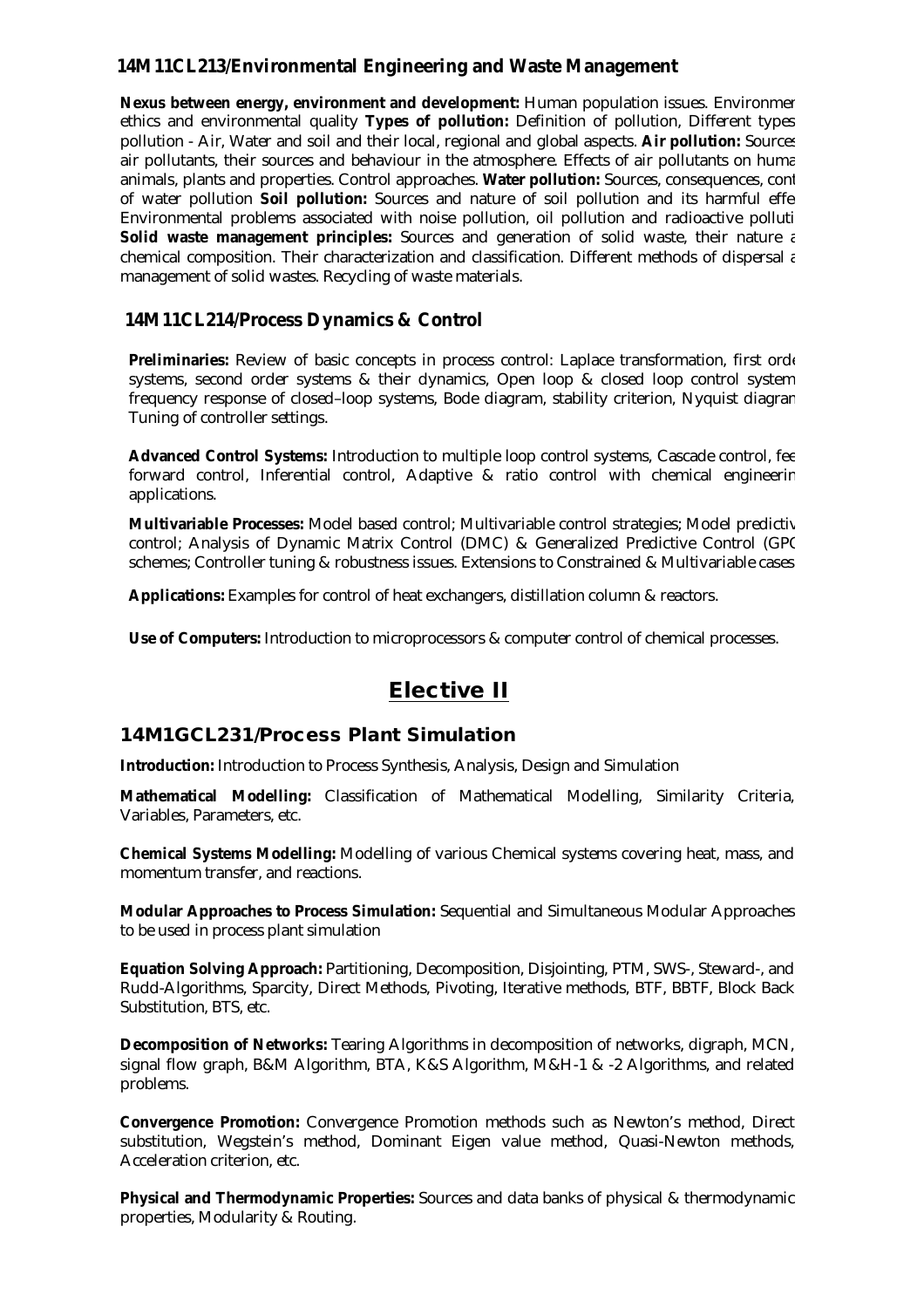**Optimization Techniques:** Importance & applications, limitations, types, methods, direct search routines, Lagrangian multiplier method, Gradient methods (Method of steepest descent & sequential simplex method); Non-traditional optimization techniques such as simulated annealing, genetic algorithms, differential evolution, etc.

**Specific Purpose Simulation:** Case studies such as Cascale converter for ammonia production, etc. on specific purpose simulation, and use of professional simulation packages.

**Dynamic Simulation:** Case studies such as dynamic distillation modelling and simulation, etc. on Dynamic Simulation, and use of professional simulation packages.

#### **14M1GCL232/Colloidal and Interfacial Engineering**

**Fundamental of Interfacial Tension:** Introduction to Interfacial Phenomena , Interfacial Tension: qualitative Considerations ,Interfacial Tension: Thermodynamic Approach , Vapor Pressure of a Drop, Interfacial Tension: Mechanical Approach, Locating the Dividing Surface, Density an Concentration Profiles , Equilibrium Shapes of Fluid Interfaces, Dimensions of a Sessile Drop , Shape of a Soap Film between Parallel Rings, Methods of Measuring Interfacial Tension , Capillary Rise in Air-Water and Oil-Water , Surface Tension of Binary Mixtures , Surface Tension of Ideal Binary , Surface Tension of Regular Solutions, Surfactants, Solid-Fluid Interfaces

**Fundamentals of Wetting, Contact Angle, and Adsorption:** Introduction ,Young's Equation , Work of Adhesion and Work of Cohesion, Phenomenological Theories of Equilibrium Contact Angles ,Acid-Base Interaction, Contact Angle, Hysteresis, Impurities on the Surface, Effect of Adsorptio ,Surface Roughness ,Adsorption, Langmuir Adsorption Isotherm , The Brunauer-Emmett-Teller Isotherm , Density Profiles in Liquid Films on Solids, Characterizing Solid Surfaces

**Colloidal Dispersion:** Introduction ,Attractive ,Electrical Interaction, Colloids of All Shapes and ,Combined Attractive and Electrical Interaction: DLVO ,Effect of Polymer Molecules on the Stability of Colloidal Dispersions , Kinetics of Coagulation

**Surfactants:** Introduction ,Micelle Formation, Estimation of Micelle Aggregation Number an CMC, CMC of , Variation of CMC for Pure Surfactants and Surfactant Mixtures, Other Phase Involving Surfactants, Cylindrical Micelles, Formation of Complexes between Surfactants an Polymers , Surface Films of Insoluble Substrates, Solubilisation and Micro emulsions , Phase Behaviour and Interfacial Tension for Oil-Water-Surfactant Systems, Effect of Composition Changes, Effect of Composition and Temperature on Optimal Salinity, Thermodynamics of Micr emulsions, Applications of Surfactants: ,Applications of Surfactants: Detergency, Chemical Reactions in Micellar Solutions and Micro emulsions

**Interfaces in Motion: Stability and Wave Motion:** Background , Linear Analysis of Interfacial Stability, Differential Equations, Boundary Conditions, Stability Condition and Wave Motion for Superposed , Characteristics of Wave Motion for Free Interfaces , Damping of Capillary Wav Motion by Insoluble Surfactants, Characteristics of Wave Motion for Inextensible Interface Instability of Fluid Cylinders or Jets, Oscillating Jet , Surface Tension of Oscillating Jets , Stability and Wave Motion of Thin Liquid Films: Foams and Wet ability, Stability of a Liquid Film, Energ and Force Methods for Thermodynamic Stability of Interfaces, Energy Method for Stability of Superposed Fluids , charged interfaces

**Interfacial Stability for Fluids in Motion: Kelvin-Helmholtz: Instability, Kelvin-Helmholt** Instability for Air-Water System, Peak Heat Flux, Waves on a Falling Liquid Film, Wave Motion o Falling Water Film

**Transport Effects on Interfacial Phenomena:** Interfacial Tension Variation, Interfacial Species Mass Balance and Energy Balance , Interfacial Instability for a Liquid Heated from Below or Cooled from Above ,Conditions for Development of Marangoni Instability, Interfacial Instability during Mass Transfer , Other Phenomena Influenced by Marangoni Flow, No equilibrium Interfacial Tensions , Effect of Surfactant Transport on Wave Motion , Stability of Moving Interfaces with Phase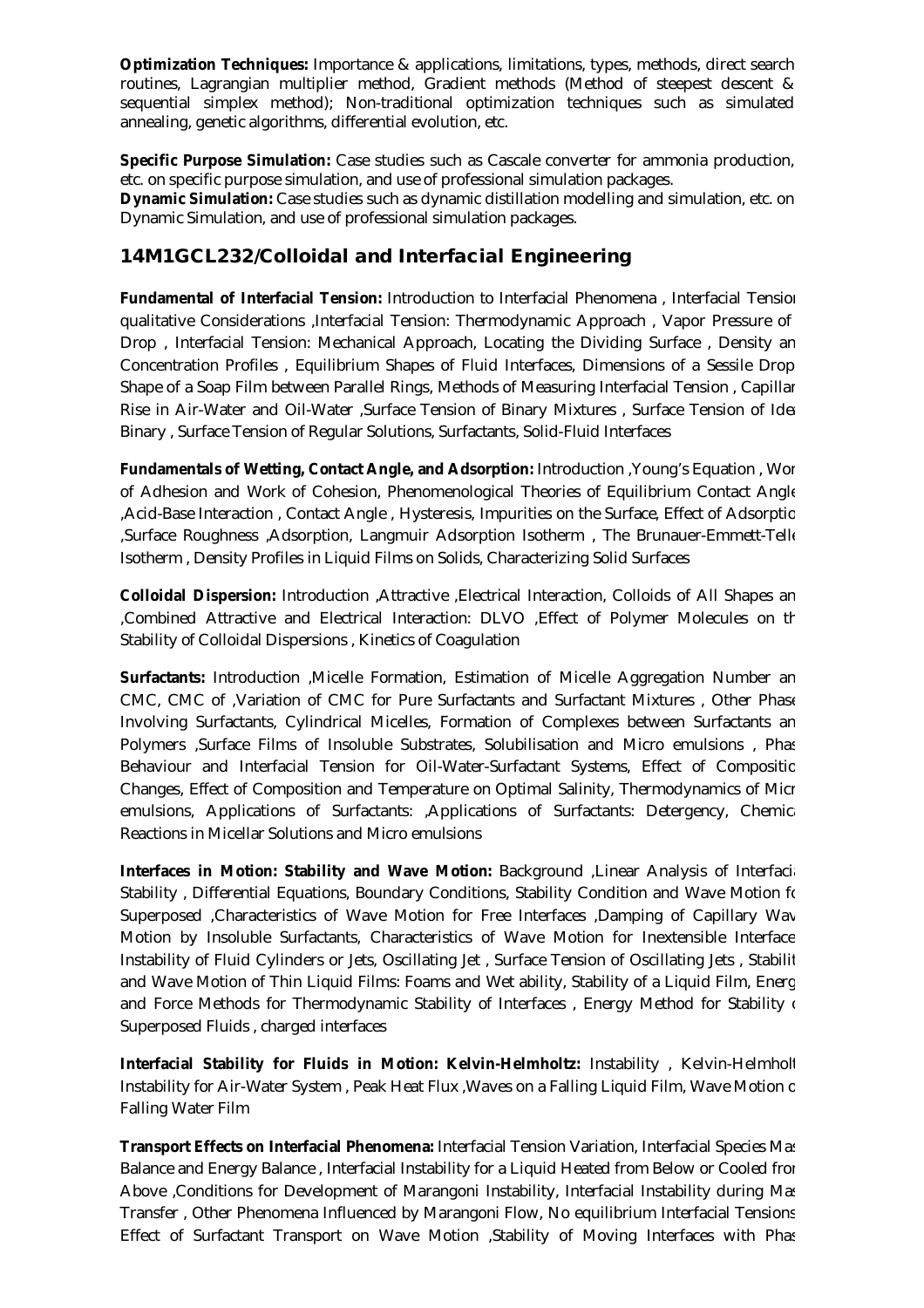Transformation, Characteristics of Interfacial Instability during Solidification, Stability of Moving Interfaces with Chemical Reaction , Intermediate Phase Formation , Transport-Related Spontaneous Emulsification , Interfacial Mass Transfer Resistance, Other Interfacial Phenomena Involving Dispersed Phase Formation

**Dynamic Interfaces:** Introduction , Surfaces , Basic Equations of Fluid Mechanics, Flow Past a Droplet , Asymptotic Analysis , Dip Coating, Spherical Drop Revisited , Surface Rheology, Drainage of Thin Liquid Films , Dynamic Contact Lines , Slip ,Thin and Ultrathin Films .

**Colloids in Drug Delivery:** Surfactants and block copolymers in drug delivery, Application of colloids in drug delivery, Micelles: multifunctional nano carrier for colloidal drug delivery, colloids in aerosol drug delivery systems, colloidal carrier for drug delivery in dental tissue engineering, classification and application of colloidal drug delivery system

#### **14M1GCL233/Advances in Process Control**

**Introduction to process control:** Dynamic and steady state processes, development of bloc diagram and its reduction, PID control algorithm. routh stability criteria, bode plots, root locus

**Introduction to Advanced Controller:** Feed forward, ratio controller, cascade, controller, adaptive controller, inferential controller.

**SISO and MIMO:** Review of Single Input Single Output (SISO) Control; Model Based Control Multivariable control strategies Internal Model Control Preliminaries & Model Predictive Control; Model forms for Model Predictive Control.

**Automatic controllers:** Analogue & digital signals, process actuators & control equipmen Electronic, Controllers, Operational amplifier, Electronic controller input & output, PID & on- of control models, Microprocessors, General architecture, Algorithms, Application in Chemical Process Control.

**Process control using digital computers:** Characteristics & performance of control computer , signals –types, Signal transmission, Analog feedback control systems; The direct digital control concept, Advantages of DDC, Computer process interface for data acquisition & control Computer control loops.

**ANN and Fuzzy Logic:** Introduction to computer control using artificial neural network (ANN) & fuzzy logic applied to chemical processes. Examples of advanced control applied to a small unit in a process plant.

#### **14M1GCL234/Applied Optimization & Operations Research**

**Optimization techniques:** Function, Analysis and numerical methods for single variable and multivariable system, constrained optimization Problems

**Application of optimization:** Heat transfer and energy conservation, Separation techniques, Fluid flow systems, Chemical Reactor design

**Mathematical programming:** Introduction, Linear Programming, Solution by simplex method Duality, Sensitivity analysis, Dual simplex method, Integer Programming, Branch and boun method, Integer Programming, Branch and bound method

**Dynamic programming:** Elements of DP models, Bellman's optimality criteria, Recursion formula solution of multistage decision problem by DP method

Pert, cpm: Network representation of projects, critical path calculation, construction of the tim chart and resource levelling, Probability and cost consideration in project scheduling, Project control

**Elements of queuing theory:** Basic elements of the Quening model, M/M/I and M/M/C Quenes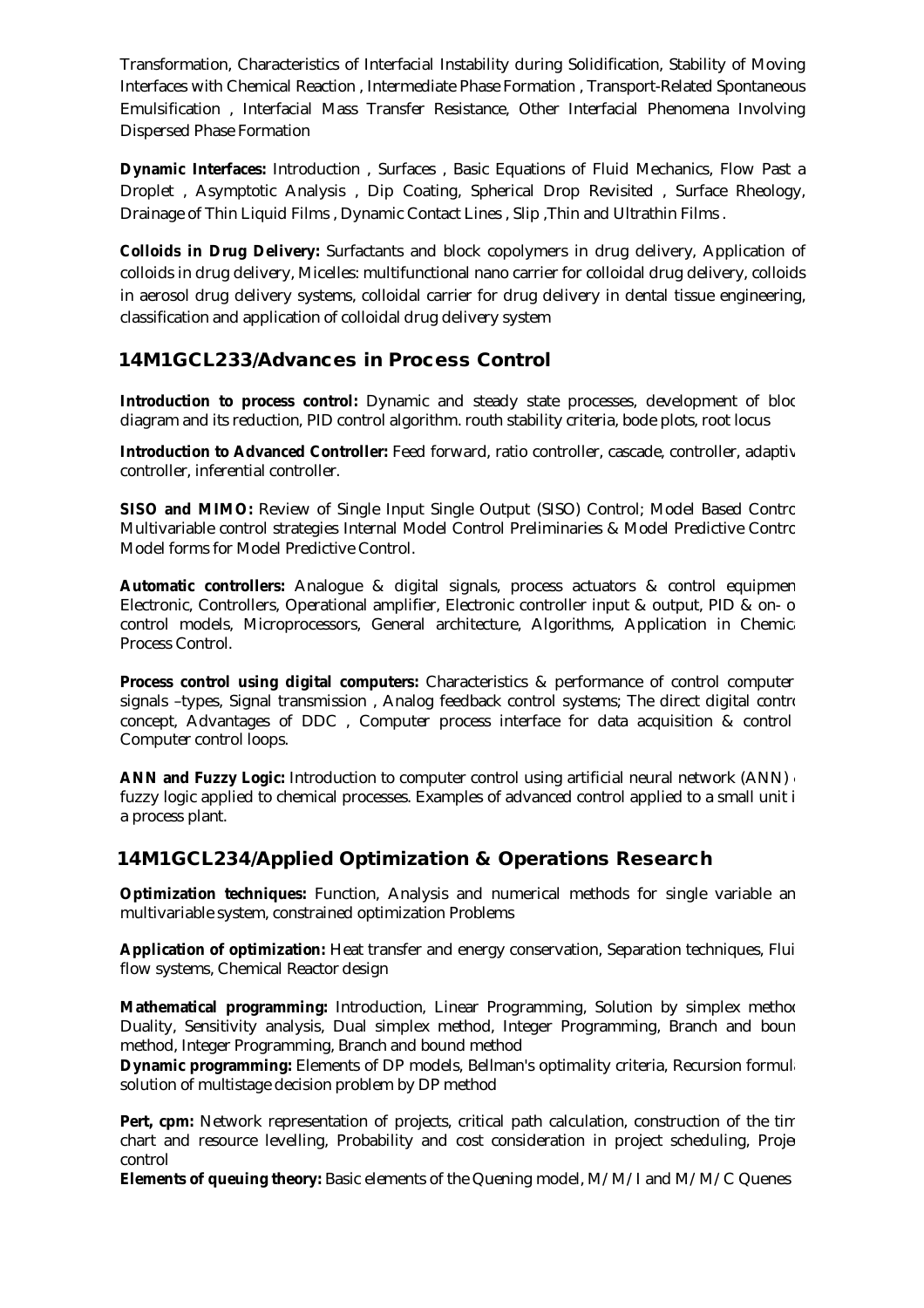**Elements of reliability theory:** General failure distribution, for components, Exponential failure distributions, General model, Maintained and non maintained systems.

#### **Elective III**

#### **Year/Sem: IInd Year/IIIrd Sem**

#### **10M1GCL331/Petroleum Refinery Operations**

**Petroleum Refining:** Pre-treatment and Distillation, Stripping, Rerunning, Stabilization and Light End Removal, Super fractionation, Azeotropic Distillation and Extractive Distillation

**Thermal Cracking:** Introduction, Thermal Cracking, Visbreaking, Coking, Delayed Coking, Fluid Coking and Flexicoking

**Catalytic Cracking:** Introduction, Fixed Bed Processes, Moving Bed processes, Fluid Bed processes, Reaction chemistry of FCC, Mechanism and Kinetics, Process Variables: Feedstock Quality, Feedstock Preheating, Feedstock Pressure, Feedstock Conversion, Reactor Temperature, Recycle Rate, Space Velocity, Catalyst Activity, Catalyst Oil Ratio, Regenerator Temperature, Regenerator Air Rate. Catalysts for Cracking.

**Hydrotreating:** Introduction, Hydrodesulfurization: Process configuration, Reaction chemistry and Kinetics, Down flow Fixed Bed Reactor, Up flow expanded Bed Reactor, Demetallization Reactor (Guard Bed Reactor), Catalysts. Distillate Hydrosulfurization, Residuum Hydrodesulfurization, Ultra low sulphur Diesel.

**Hydrocracking:** Introduction, Processes and Process Design: Reaction chemistry and Kinetics, CANMET, Gulf HDS, H-G Hydrocracking, H-Oil. IFP Hydrocracking, Isocracking, LC fining, MAK, HDC, Microcat RC, Mild Hydrocracking, MRH, RCD, Unibon (BOC), Residfining, Residue Hydroconversion, Unicrackking, Veba, Combi-Cracking

**Next Generation Processes:** Introduction, Thermal (Carbon Rejection) Processes: Asphalt Coking Technology Process, Comprehensive Heavy Ends reforming Refinery Processes, Deep Thermal Conversion Process, ET –II Process, Eureka Process, Fluid Thermal Cracking Process, High Conversion Soaker Cracking Process, Catalytic Cracking Processes: Asphalt Residue Treating Process, Heavy Oil Treating Process, Reduced Crude Oil Conversion Process, Residual Fluid Catalytic Cracking Process, Shell FCC Process, S&W Fluid Catalytic Cracking Process, Hydrogen Addition Processes, Asphaltenic Bottoms Cracking Process, Hydro visbreaking (HYCAR) Process, Solvent Processes: Deasphalting Process, Deep Solvent Deasphalting Process, Demax Process

**Product Improvement:** Desulfurization and Heteroatom Removal: Hydrotrating, Hydrogen Sulphide Removal Reforming: Thermal Reforming, Catalytic reforming, Dehydrogenation, Catalysts, Reformulated Gasoline and other oxygenates like MTBE and others.

**Isomerisation, Alkylation and Polymerization:** Process Types, Chemistry, Commercial Processes, Catalysts

**Hydrogen Production:** Introduction, Feed stocks, Process Chemistry, Commercial Processes: Heavy Residue Gasification and Combined Cycle Power Generation, Hybrid Gasification Process, Hydrocarbon Gasification, Hydro Process, Shell Gasification (Partial Oxidation) Process, Steam Methane Reforming, Steam Naphtha Reforming, Synthesis Gas Generation, Texaco Gasification (Partial Oxidation) Process. Catalysts, Hydrogen Purification

**Alternative sources of Petroleum based applications:** Hydrogen production and Fuel cells, Gas to Liquid Fuels, First & Second Generation Bio fuels

#### **14M1GCL333/Polymer Science & Engineering**

**Introduction to Polymer Science:** Classification of polymers, polymer structure, molecular weight, chemical structure and thermal transition

**Synthesis of Polymers:** Step growth polymerization : condensation polymerization , non condensation polymerization , kinetics of step growth polymerization, Chain growth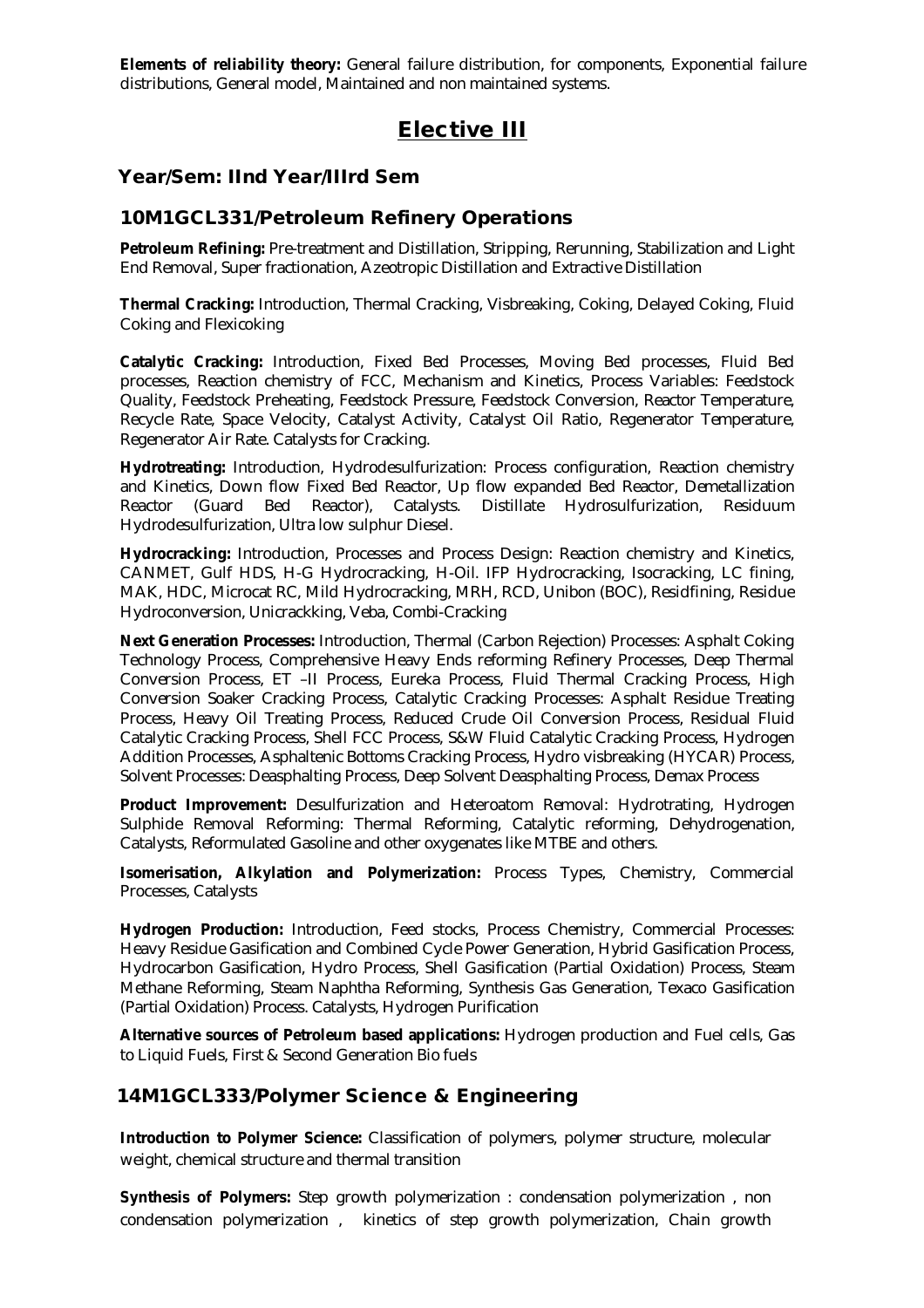polymerization: free radical polymerization & its kinetics, Anionic polymerization and its kinetics, Cationic polymerization and its kinetics, Copolymerization & its kinetics, Coordination polymerization and its kinetics.

**Polymerization Techniques:** Bulk polymerization, solution polymerization, suspension polymerization & Emulsion polymerization.

**Solution properties and molecular weight determination:** Solution properties, membrane osmometry, vapour pressure osmometry, end group analysis, light scattering method, intrinsic-viscosity Measurement, sedimentation transport, gel-permeation chromatography.

**Solid-state properties of polymers:** Amorphous state, chain entanglements & reptation, glass transition, crystalline state, crystalline melting temperature, crystallization kinetics, techniques to determine crystallinity

**Thermal transition & properties:** Fundamental thermodynamic relationship, thermal transition in polymeric material, determination of Tg by dilatometry and calorimetry.

**Mechanical properties:** Test to determine mechanical performance in polymers, Static test: tensile, shear, Transient test: creep test, stress relaxation, impact & cyclic test

**Viscoelasticity:** Introduction to viscoelasticity, Dynamic-mechanical analysis, Mechanical models of viscoelastic behaviour

**Polymer Rheology:** Introduction to Polymer Rheology, Analysis of Simple Flows, Rheometry.

**Polymer degradation, stability and environmental issues:** Thermal degradation oxidative & UV-stability, management of plastics in environment.

**Polymer additives:** Fillers, plasticizers, stabilizers, colorants, flame retardant

**Commercial polymers:** Thermoplastics, Thermosetting polymers, Elastomers, Vulcanization

**Engineering and specialty polymers:** Self study

**Polymer processing:** Extrusion, moulding, spinning calendaring, coating.

#### **14M1GCL334/Combustion Processes**

**Combustion Fundamentals:** Introduction, Energy Sources, Fuels, Fuel cells, Combust Stoichiometry and Thermo chemical Calculations, Chemical Kinetics and Equilibrium: Kinetic the of gases, Chemical kinetics, Reaction kinetics, Equilibrium composition and temperature Conservation, energy and equilibrium equations, Transport Phenomena, and Modelling of R gases, Transport properties of multi-component mixtures, Combustion Generated Air Polluti Pollutants Formation and Oxidation Kinetics, Pollutant Emissions Reduction Techniques. Lamina **Premixed Flames:** Introduction, Flammability limits, Laminar flame stabilization, Fla temperature, Burning velocity of a premixed flame, Stationary methods, Propagation metho Ignition. Theory and Kinetics of Laminar Premixed Flames, Simple Fuels-N2-O2 Flames, Hydrog oxygen-nitrogen flames, Hydrogen-H2O-CO-O2-N2 flames, Methane-oxygen-nitrogen flam Methanol-air flames, Methanol-water-air flames, Propane-air flames, Ethane-air flames, Natural q air flames, Generalization of Flame Characteristics, Effect of Fuel Type and Additives on Emission and Flame Characteristics. Turbulent Premixed and Diffusion Flames: Characteristics of Diffus Flames, Turbulent Burning, Turbulence Models Interaction Between Turbulence and Chemi Kinetics, Flame Stabilization, Turbulent Premixed Flames. **Characteristics of Turbulent Confir Diffusion Flames:** Mixing and Flow Fields of Jets, Swirling Flows in Combustion Systems, Flow and Mixing in Cold Models, Characteristics of Confined Flames, Emission and Combustion Modelling in Flames. Combustion, Heat Transfer, Emission In Boilers and Furnaces: Steam Boilers, Tangentia Fired Furnaces (TFFs) , Fluidized-Bed Furnaces (FBFs)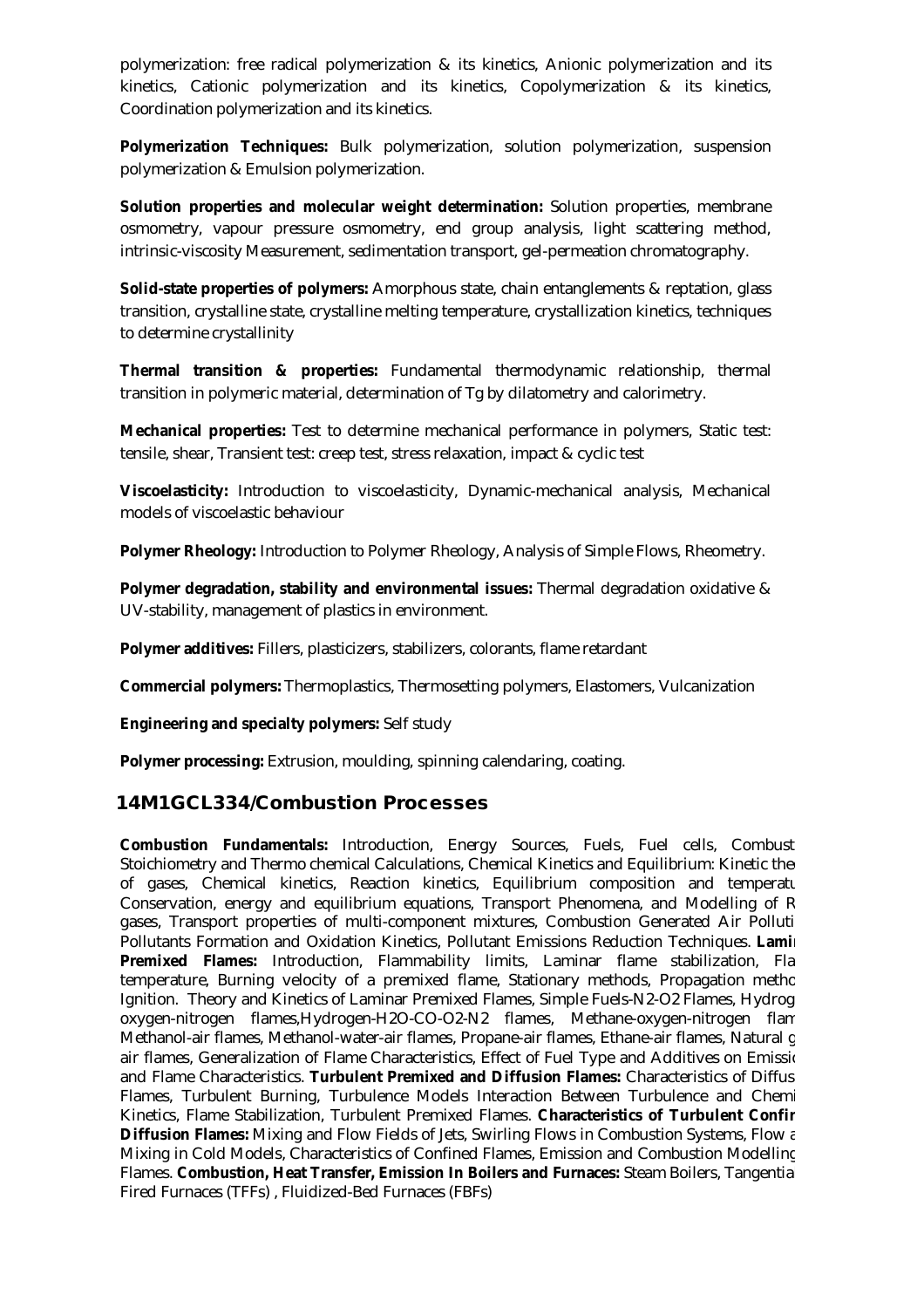#### **14M1GCL335/Environmental Management**

Introduction to different types of pollution: Air, Water and soil and their local, regional and global aspects. Sampling and analysis techniques. Human population issues. Environmental ethics and environmental quality. **Air pollution:** Sources of air pollutants, their sources and behaviour in the atmosphere. Effects of air pollutants on humans, animals, plants and properties. Control approaches. **Water pollution:** Sources, consequences, control of water pollution. Sources and nature of soil pollution and its harmful effects. Environmental problems associated with noise pollution, oil pollution and radioactive pollution. **Solid waste:** Sources and generation of solid waste, their nature and chemical composition. Their characterization and classification. Different methods of dispersal and management of solid wastes. Recycling of waste materials. Impact assessment. National and International regulations. ISO series. **Conventional and nonconventional energy resources:** Bio gas, Solar Power, wind power, life cycle analysis. Environmental audit. Sustainable development. Case studies.

#### **Elective IV**

#### **10M1GCL332/Fluidization Engineering**

**Introduction:** Phenomenon of fluidization, Behaviour of a Fluidized Bed, Comparison with ot contacting methods, Advantages and Disadvantages of Fluidized Beds for Industrial Operatic Fluidization Quality, Selection of a Contacting Mode for a given Application.

Industrial Applications of Fluidized Beds: Coal Gasification, Gasoline from other Petrolet Fractions, Gasoline from Natural and Synthesis Gases, Synthesis Reactions, Metallurgical and Ot Processes, Physical Operations, Cracking of Hydrocarbons, Combustion and Incinerati Carbonization and Gasification and Reactions Involving solids, Bio –fluidization

**Fluidization and Mapping of Regimes:** Characterization of Fixed Beds of Particles, Fluidization without Carryover of Particles: Minimum Fluidizing Velocity, Pressure Drop-verses-Veloc Diagram, Effect of Pressure and Temp. on Fluidized Behaviour, Sintering and Agglomeration Particles at High Temperature. Type of Gas Fluidization with and without Carryover, Turbulent  $\epsilon$ Churning Fluidization, Pneumatic Transport of Solids, Fast Fluidization, Voidage Diagrams for all Solid Carryover, Regimes, The Mapping of Fluidization Regimes

**Bubbles in Dense Beds:** Single Rising Bubbles: Rise Rate of Bubbles, Evaluation of Models for Flow at Bubbles, The Wake Region and the Movement of Solids at Bubbles, Solids within Bubles. Coalescence and Splitting Bubbles: Interaction of Two Adiacent Bubbles, Coalescence, Bubble and Bubble Frequency, Splitting of Bubbles and Maximum Bubble Size, Bubble Formation abo Distributor, Slug Flow

**Bubbling Fluidized Beds:** Emulsion Movement for small and Fine Particles, Emulsion Movemen Large Particles, Emulsion gas flow and Voidage, Effect of Pressure on Bed Properties, Estimatic Bed Properties: Gas Flow in the emulsion phase, Bubble Gas Flow, Bubble Size and Bubble gro Bubble Rise Velocity, Beds with Internals, Physical Models: Scale up and scale down

**Flow Models for Bubbling Beds:** General Interrelationship among Bed Properties, Simple T phase Model, K-L Model with its Davidson Bubbles and Wakes

High Velocity Fluidization: Turbulent Fluidized Beds, Experimental Findings, Fast Fluidization, Freeboard Entrainment Model Applied to Fast Fluidization, Design Considerations, Pressure Drc Turbulent and Fast Fluidization

**Circulation Systems:** Circuits for the Circulation of Solids, Finding Required Circulation Rates, Flow of Gas-Solid Mixtures in down comers: Downward discharge from a Vertical Pipe, Moving Down flow, Fluidized Down flow, Fluidized Down flow in Tall Down comers. Flow in Pneun Transport Lines: Vertical Up flow of Solids, Horizontal Flow, Safe Gas Velocity for Pneun Transport, Pressure Drop in Pneumatic Transport, Pressure drop in Bends, Practical Considerations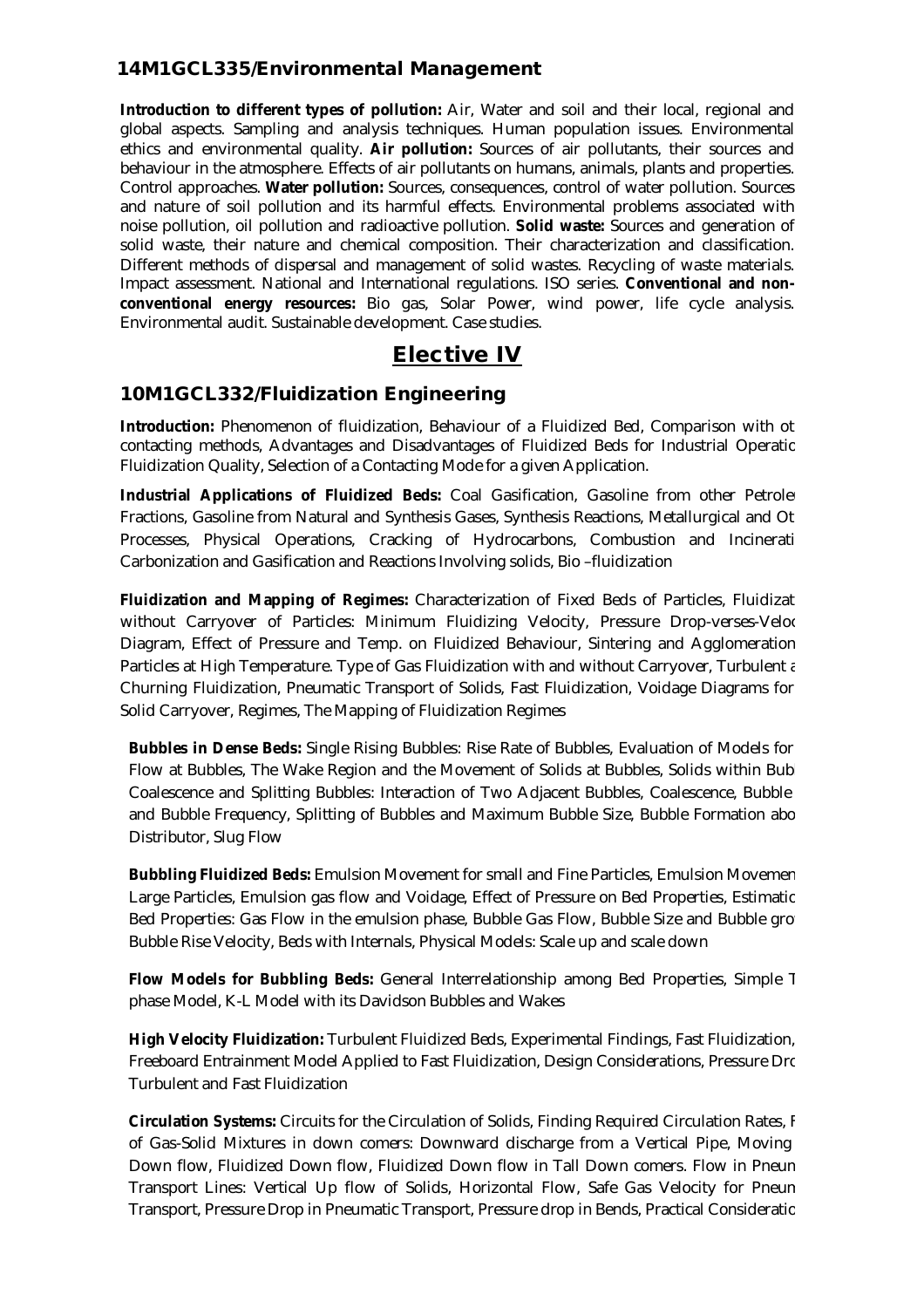**Design of Fluidized bed Reactors:** Design of catalytic and non-catalytic fluidized bed reactors.

#### **14M1GCL336/Multiphase Contactors**

**Mathematical Models for Gas-Liquid-Solid Reactors:** Models based on effectiveness of contact, with no external mass transfer resistances (models for trickle-bed reactors) , Reactor performance based on residence-time distribution , Model when reactant present in both liquid and vapor phases ,Models for no isothermal trickle-bed reactors, Models which include external masstransfer effects, Models for three-phase slurry reactors, Models for the packed-bubble-column gas- liquid reactors.

**Fixed Bed Catalytic Reactors:** Systems and mathematical models, general concepts, outline of the procedure for model building, basic principles of mathematical modelling for industrial fixed bed reactors.

**Practical Relevance of Bifurcation, Instability And Chao in Catalytic Reactors:** Sources of multiplicity: isothermal multiplicity, concentration multiplicity, thermal multiplicity, multiplicity due to reactor configuration, quantitative discussion of the multiplicity phenomenon, bifurcation and stability, steady state analysis and dynamic analysis.

**Optimization of The Performance of Industrial Fixed Bed Catalytic Reactors:** Objective functions, optimal and suboptimal temperature control policies, optimization of reversible reactions, Pontryagin maximum principle and simple optimality criterion for exothermic reversible reaction, modelling, simulation and optimization of industrial fixed bed catalytic reactors, case studies: mathematical modelling of high/low temperature water-gas shift converter, modelling of ammonia converters, precise modelling of industrial steam reformers and methanators.

**Design of Multiphase Reaction Processes:** Multiphase Reaction Processes and Chemical Engineering, Reason for Adopting Multiphase Reactors.

**Model Description of Multiphase Processes:** Governing Equations for State Variables of Each Phase, Dispersed Phase Modelling and Population Balance, Relationship between the Multistage Cell model and the Continuous model.

**Mechanical and Morphological Variety of Each Phase and Contacting Mode Parameters:**  Relations between Parameters, Behaviour of an Isolated Particle (Solid Particle, Bubble and Droplet), Behaviour of Multi-particle Systems, Behaviour of Solid Dispersed Systems, Mass Transfer Volumetric Coefficient and Gas Exchange Coefficient, eddy diffusivity, The importance of the State of the Interface.

**Concepts of Multiphase Reaction Processes:** Alternatives to the State of the Interface, Systems with Flat Interfaces, Systems with One or More Phases Dispersed, Systems with Stabilized Dispersions, Systems with Forced Mechanical Dispersion, Contacting Systems with a Porous Material.

**Options for Reacting Systems and Reactor Structures:** Batch/Semi-batch (Semi-continuous) / Continuous, Entrained Flow/Separate Flow, Complete Mixing / Incomplete Mixing / Plug Flow, Co-current/ Counter current /Cross Current, Uniform Reactions/Zone Reactions/Surface Reactions, Micro Mixing/Macro Mixing, and Molecular Diffusion/Eddy Diffusion, Statics/ Dynamics/ Stability.

**Development and Scale-Up of Multiphase Reactors:** The Nature of Development and Scale-up Issues, Methodology of Development and Scale-up.

**Dynamics of the Gas-Liquid Suspended-solid Column:** Introduction, Hydrodynamics, Gas, liquid , and solid holdups, Axial dispersion in the gas, liquid, and solid phases, Gas-liquid interface mass transfer, Liquid- sol id mass transfer, Wall mass transfer in the slurry column, Heat transfer.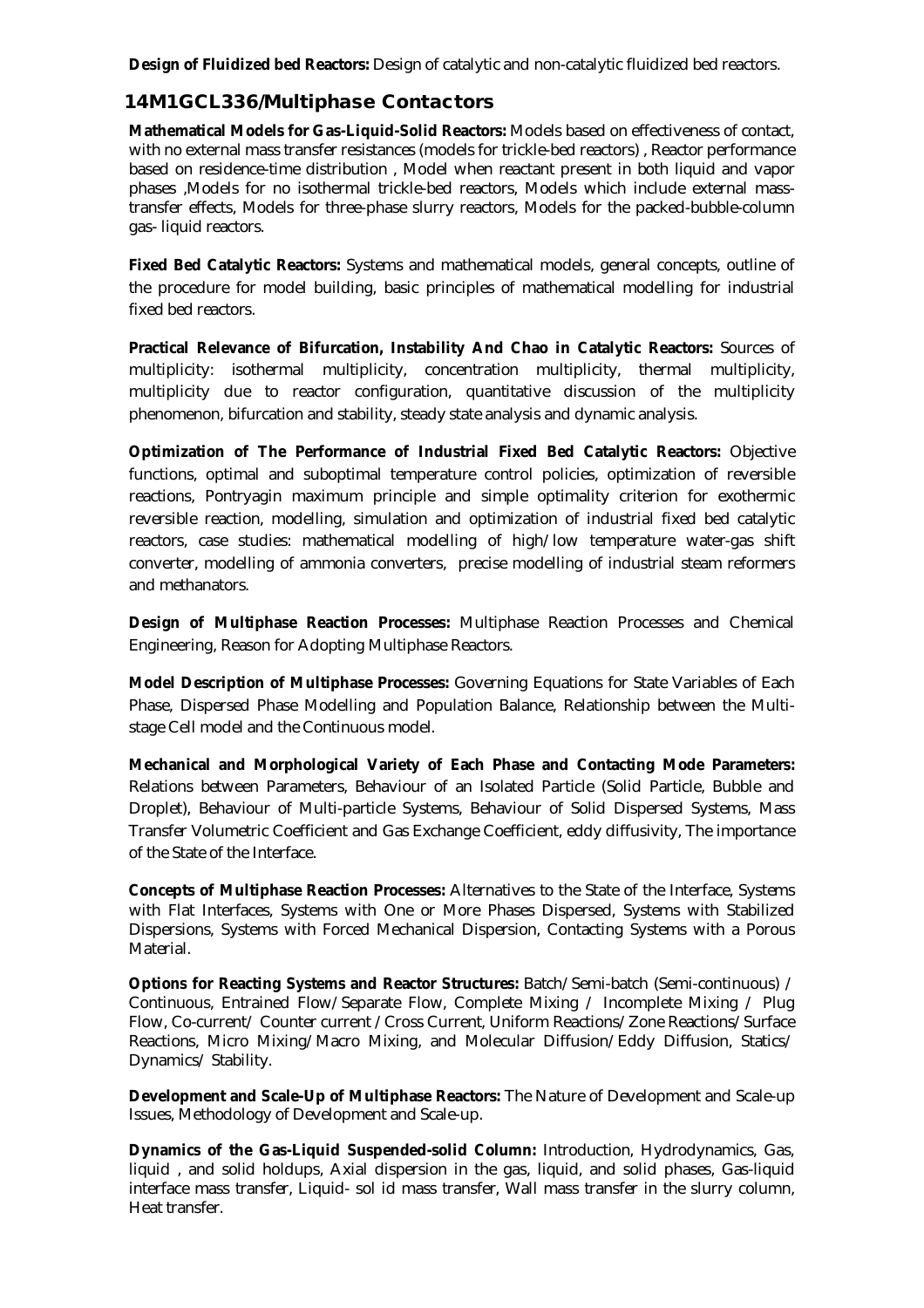#### **14M1GCL337/Catalysis & Surface Chemistry**

**History of Catalysis:** Introduction, Industrial Catalysis, Catalytic Processes In The Oil Refinery, Total Isomerization Process of Paraffins, Isotacttic Polypropylene, Catalysts For Automotive Pollution Control.

**Chemical Kinetics of Catalysed Reactions:** Rate Expression (Single Site Model), Rate Determining Step, Adsorption Isothgerms, Rate Expression (Other Models), Initial Rate Expressions, Temperature Dependency, Sabatier Principles – Volcano Plot.

**Bonding And Elementary Steps In Catalysis:** Bonding, Bonding To Transition Metal Surfaces, Chemical Bonding In Organometallic Coordination Complexes And On Surfaces of Transition Metal Compounds, Elementary Steps In Organometallic Complexes, Creation of A Vacant Site, Coordination Of The Substrate, Insertions And Migrations, Β-Elimination And Deinsertion, Oxidative Addition, Reductive Elimination, Α-Elimination Reactions, Cyclometallation , Activation Of Substrate Towards Nucleophilic Attach, Σ-Bond Metathesis, Heterolytic Cleavage of Dihydrogen, Elementary Reaction Steps On Surfaces: Metal Catalyzed Reactions, Mechanism of The Reaction on Oxides, Catalysis By Solid Acids.

**Heterogeneous Catalysis:** Synthesis Gas Reactions, Fischer-Tropsch Synthesis of Hydrocarbons, Modification of The Catalyst By Alloying Metals And By Using Promoters And Supports, Hydro-Dehydrogenation Reactions on Metals, Catalytic Oxidation.

**Homogeneous Catalysis With Transition Metal Complexes:** Rhodium Catalyzed Hydroformylation: Rhodium Based Hydroformylation, Ligand Effects, Phosphine Effects, Ligand Effects In Rhodium Catalyzed Hydroformylation, ,The Characterization of Intermediates, Zirconium Catalyzed Polymerization Of Alkenes : Supported Titanium Catalysts ,Isotactic Polypropylene ,The Cossee-Arlman Mechanism , Homogeneous Versus Heterogeneous Catalysts , Site Control Versus Chain-End Control ,Chain-End Control: Syndiotactic Polymers , Chain-End Control: Isotactic Polymers ,Sitecontro1: Recenthistory Site Control: Isotactic Polymers Asymmetric Hydrogentation: Cinnamic Acid Derivatives, Naproxenandibuprofen, Binap catalysis

**Preparation of Catalyst Supports And Zeolites:** Introduction ,Preparation of Silica Gel Catalyst Supports , Preparation of Silica Gel , Preparation of Alumina Catalyst Supports , Preparation of  $\gamma - Al_2O_3$  and  $\eta - Al_2O_3$ , Structure of  $\gamma - Al_2O_3$  And  $\eta - Al_2O_3$  Zeolite Synthesis , Synthesis of Zeolite A , Synthesis of Zeolite Y , Synthesis of Mordenite , Synthesis of ZSM-5 , Catalyst Shaping: Introduction , Spray Drying ,Granulation , Pelletization , Extrusion , Oil-Drop Method/Sol-Gel Method .

**Preparation of Supported Catalysts:** Introduction , Selective Removal , Application On A Separately Produced Support , Support Surface Chemistry , Impregnation , Deposition-Precipitation.

**Catalyst Characterization With Spectroscopic Techniques:** Introduction ,Aim of Catalyst Characterization ,X-Ray Diffraction (XRD) ,Electron Microscopy ,Temperature Programmed Techniques ,Surface Spectroscopy ,Infrared Spectroscopy ,Extended X-Ray Absorption Fine Structure (Ems) ,Techniques , Mossbauer Spectroscopy.

**The Use of Adsorption Methods For The Assessment of The Surface Area And Pore Size Distribution of Heterogeneous Catalysts:** Introduction ,Physical Adsorption, Adsorption Isotherms , Classification of Pore Sizes , Porosity of Porous Substances , The Yardstick In The Determination of Surface Areas , The Langmuir Adsorption Isotherm (Monolayer Adsorption) And The Bet Equation (Multilayer Adsorption) ,The Concept of A Standard Isotherm ; The T Method , Micro porosity , Hysteresis Loops , The Corrected Kelvin Equation.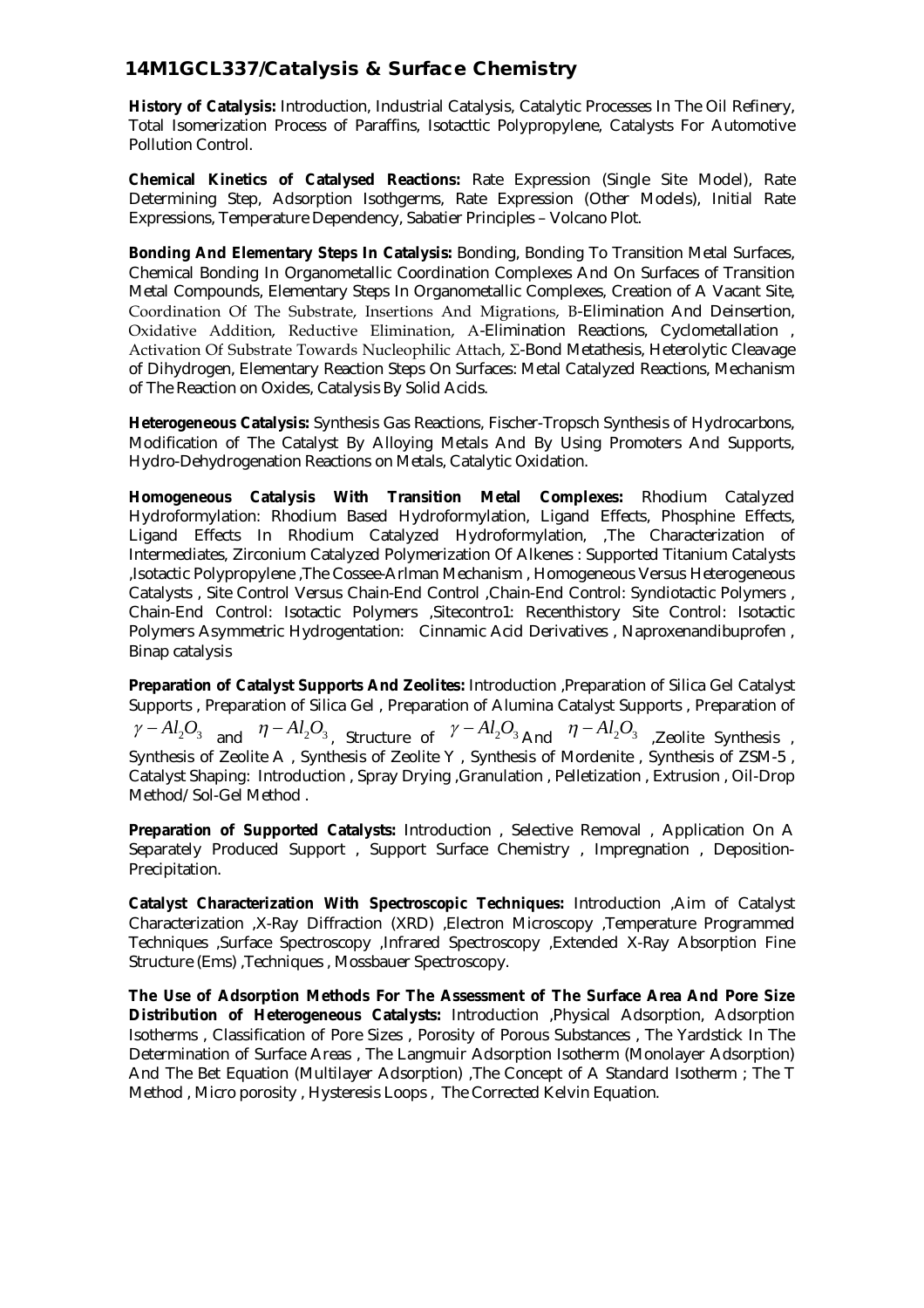#### **Year/Sem: IInd Year/IVth Sem**

#### **14M1GCL431/Process Engineering**

**Product and Process Invention:** Objectives, design Opportunities, steps in product and process design, environmental protection, safety considerations, engineering ethics, role of computers

**Molecular Structure Design:** Objectives, Introduction, Property Estimation, Optimization to locate molecular structure

**Process Creation:** Preliminary database creation ,Preliminary process synthesis, Development of base case design, Generalization of the Resolution Based Synthesis procedure for development of flow sheet for a chemical plant,

**Simulation to assist in process creation:** Principles of steady state flow sheet – simulation, principles of batch process simulation

**Heuristics for process synthesis:** Raw materials and chemical reactions, distribution of chemicals, separations, heat removal from and addition to reactors, heat exchangers and furnaces, pumping, compression, pressure reduction, vacuum, and conveying of solids

**Reactor Design and Reactor Network Synthesis:** Reactor models, Stoichiometry, extent of reaction, equilibrium, kinetics, ideal kinetic reaction models – CSTRs and PFRs, reactor design for complex configurations, reactor design using the attainable region

**Synthesis of Separation Trains:** Feed separation systems, phase separation of reactor effluent, industrial separation operations, criteria for selection of separation methods, selection of equipment, sequencing of ordinary distillation columns for the separation of nearly ideal fluid mixtures, Sequencing of operations for the separation of non ideal fluid mixtures, separation systems for gas mixtures, separation sequencing for solid-fluid systems

**Heat and Power Integration:** Minimum utility targets, networks for maximum energy recovery, minimum number of heat exchangers, threshold approach temperature, optimal approach temperature, Heat integrated distillation trains

#### **14M1GCL432/Conceptual Design of Selected Separation Processes**

#### **Strategy for process synthesis and analysis:**

**Creative aspects of process design, a hierarchical approach to conceptual design**

#### **Engineering economics**

Cost information required, estimating capital and operating cost, total capital investment and total product cost, time value of money, measures of process profitability

#### **Developing a conceptual design and finding best flow sheet:**

Input information and batch versus continuous, Input output structure of the flow sheet: design variable, overall material balance and stream costs, process alternatives, recycle structure of the flow sheet: recycle material balance, heat effects, equilibrium limitation, recycle economical and cost

#### **Design of chemical processes**

Design of distillation tower, azeotropic system, solvent extraction, membrane separation, reactive distillation, absorption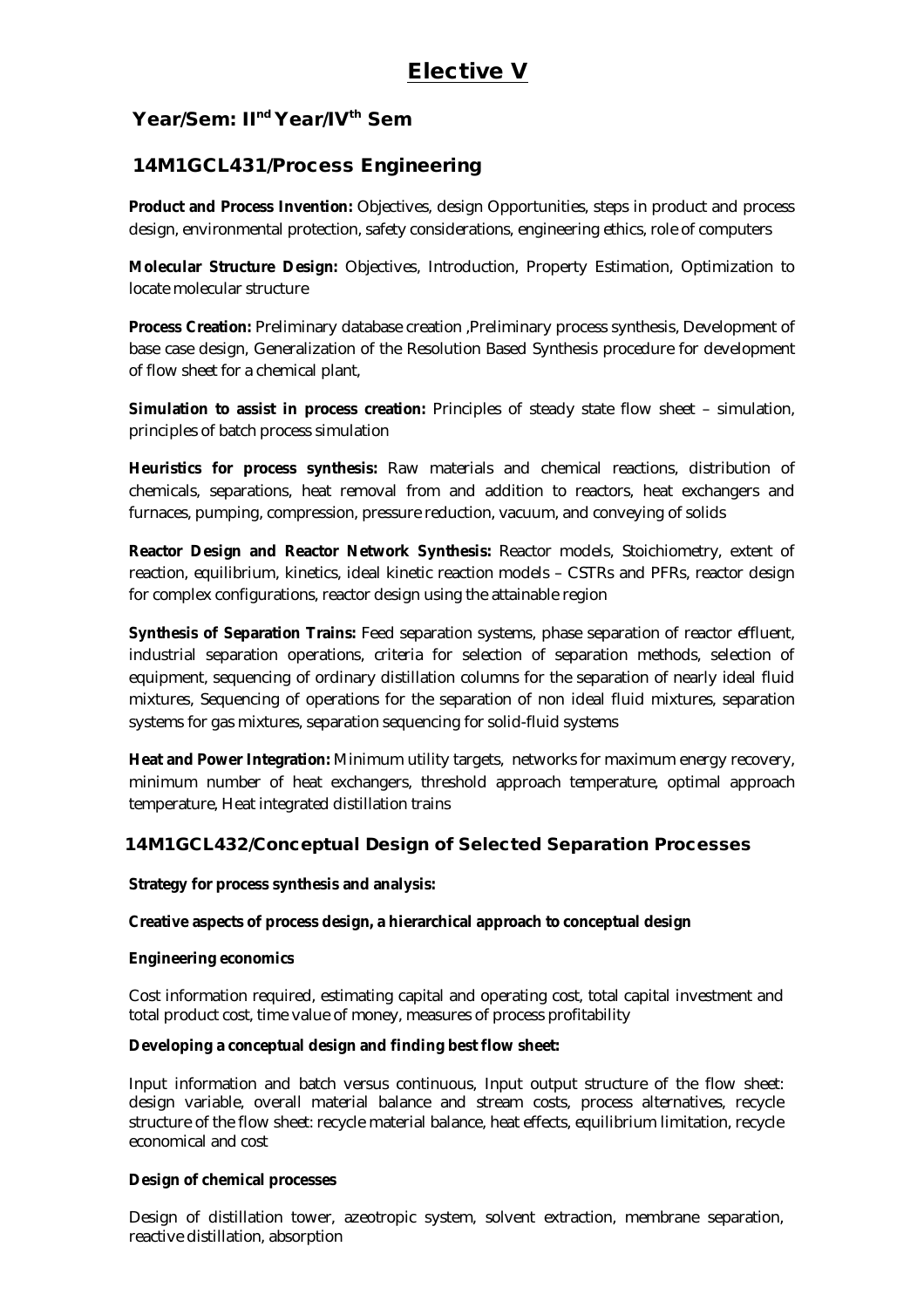#### **14M1GCL433/Safety and Hazards Analysis and Assessment**

**Introduction and Concepts of Safety:** Definitions. Types of Accidents. Causes and direct & indirect effects of accidents, Types of damages. Role of safety considerations in chemical plant design & operations. Protective & safety equipments. Measure of Risk. Liabilities of accidents Laws. Rules, Regulations (concerning safety in chemical process plant) for the prevention of accident. Managerial aspects of safety, General aspects of post disaster mitigation and management within an organization & in society at large. **Toxicology and industrial hygiene:**  Typical toxins and their biological effects. Outline of their ingestion to and elimination from biological systems. Toxicological Parameters -Their definitions and outline of the measurement methods. Evaluation of exposure to toxicants and its impact. Source Models - Release & flow of toxic gases & liquids, flashing liquids, boiling liquids, etc. Dispersion Models - factors affecting dispersion and their modelling. Design & Equipment for prevention of toxic release in chemical plants. Management of toxic release scenario. **Fires and explosion:** The fire triangle and factors contributing to fire & explosions. Definition. Relevant material characteristics & properties. Concepts of Ignition, Ignition Energy. Phenomena and Source of Ignition auto ignition, auto oxidation, adiabatic compression, electrostatic ignition, role of fuel sprays, mists, dusts on ignition process. Explosions - various types & conditions for their occurrence. Inerting & Purging of equipment, Ventilation of rooms, Control of static electricity process control systems, Sprinkler systems, Fire fighting systems **Relief and relief systems:** Definitions. Relief requiring scenarios. Relief types & locations. Relief systems, various options and their sizing and applications for single and multiphase flows. Deflagration venting for dust & vapour explosions. **Hazard identifications:** HAZOP, HAZAN and such methods. Safety Review & other methods, examples. Safety Audit. **Risk assessment:** Review of probability theory in respect of failures, coincidences etc. Leading to unsafe situation. Concepts of event trees & fault trees. Analysis of trees for risk assessment, its advantages & disadvantages for simple examples of application of Risk Assessment technique. **Accident investigations:** Learning from accidents Methods of investigating and diagnosing. Aids for recommending case studies of well known accidents such as Flixburough. Bhopal etc.

#### **14M1GCL434/Nanotechnology and Applications**

**Introduction to nanotechnology:** Definition, history of nanotechnology. Properties in nano scale: Extensive and Intensive properties, change in physical properties like colour, melting point, electrical, magnetic, and mechanical. Crystal structure; free electron theory of metals; band theory of solids; metals and insulators; semiconductors: classification, electrons and holes, transport properties; size and dimensionality effects - quantum wells. **Synthesis of nano materials:** Synthesis of nano materials, different approaches of synthesis (physical techniques and Chemical Techniques. Equipment and processes needed to fabricate nano devices and structures. **Thin Films and Thick Films:** Deposition of thin film and thick films, Physical vapour Deposition (PVD) and Chemical Vapour Deposition **Characterization techniques of nano materials:** SEM, STM, AFM, XRD etc. Electronic, Magnetic, Optical, Chemical and Mechanical properties of nano materials. **Applications of different nano materials in Chemical and Environmental engineering:** Discovery, preparation, properties, applications of carbon nano tubes. Inorganic nano wires, Biological and bio-inspired materials, Metallic nano materials, Different shape nano materials. Nano material based biosensors: bio functionalization of nano materials, advantages over other sensors, Field effect transistor based biosensors. Application in cholesterol, blood sugar, single virus detection: Semiconductor nano particles and Quantum dots. Application of quantum dots. Application of nano particles in catalysis.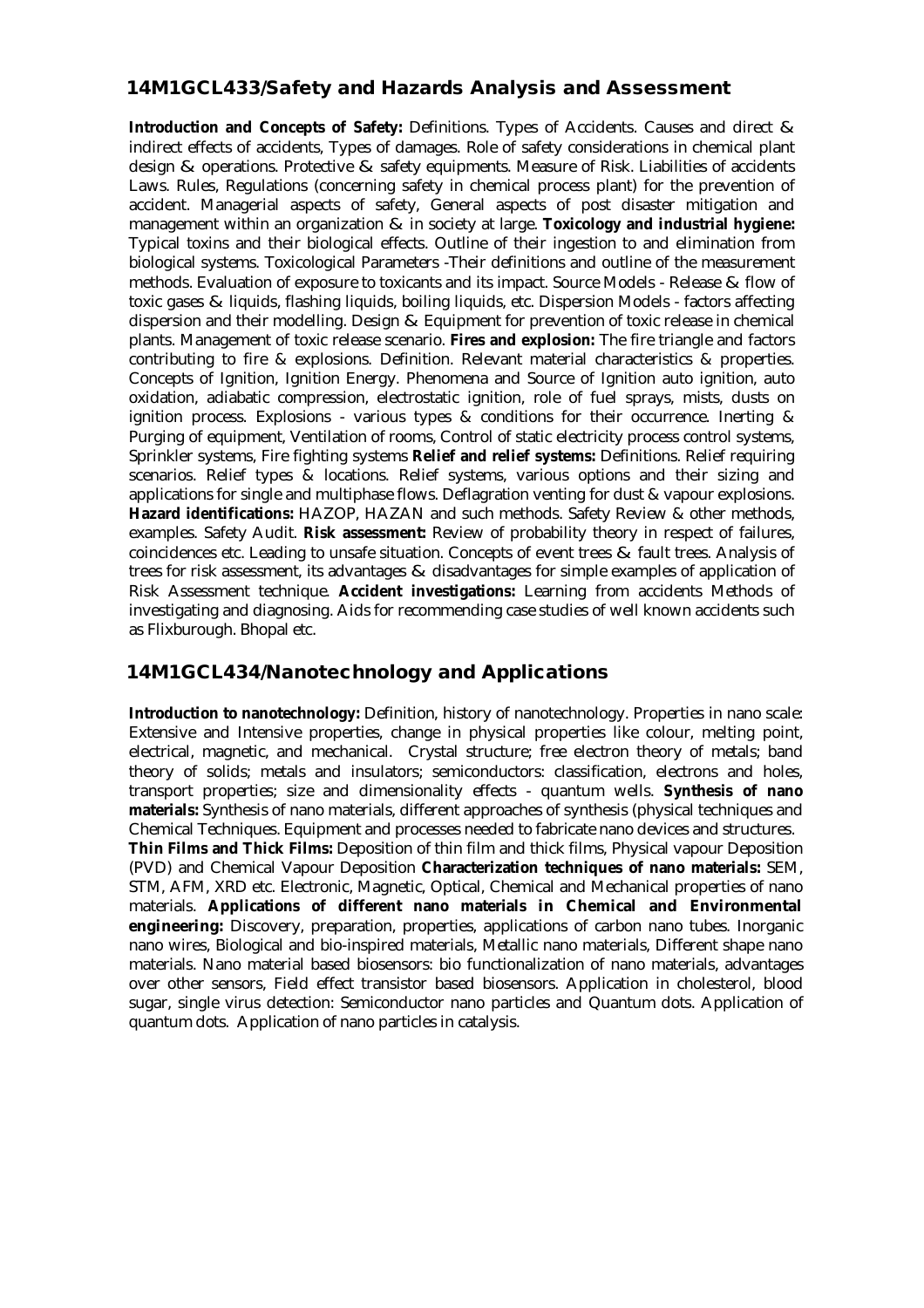## **Elective VI**

#### **14M1GCL435/Advanced Process Synthesis**

**Heuristics for Process Synthesis:** Objectives, Introduction, Raw Materials and Chemical Reactions, Distribution of Chemicals: Inert species, purge streams, recycle to extinction, selectivity, Reactive Separations, Optimal conversion, Separations: separation involving liquid and vapour, mixtures, separation involving solid particles, heat removal from and addition to reactors, heat exchanger and furnaces, pumping, compression, pressure reduction, vacuum, and conveying of solids, changing the particle size of solids and size separation of particles, removal of particles from gases and liquids.

**Reactor Design and Reactor Network Synthesis:** Reactor design for complex configuration, reactor network design using the attainable region, construction of the attainable region, the principles of reaction invariants.

**Synthesis of separation trains:** Sequencing of operations for the separation of non ideal fluid mixtures, Heuristics for determining favourable sequences, complex and thermally coupled distillation columns, sequencing of operation for the separation of Non ideal fluid mixtures: azeotropy, residue curves, computing azeotropes for multi component mixtures, heterogeneous distillation, pressure swing distillation, membranes, absorbers, auxiliary separators, reactive distillation, separation train synthesis, Separation systems for gas mixtures, separation sequencing for solid-fluid systems.

**Reactor- separator-recycle networks:** Introduction, locating the separation section with respect to the reactor section, trade off in processes involving recycle.

**Heat and Power Integration:** Network for maximum energy recovery: mixed integer linear programming, Minimum number of heat exchangers: stream splitting, Optimal temperature approach, superstructures for minimization of annual costs, Heat integrated distillation trains: impact of operating pressure, multiple effect distillation, heat engines and heat pumps: positioning heat engines and heat pumps, optimal design.

**Mass Integration:** Introduction, minimum mass separating agents: approach to phase equilibrium, concentration interval method, composite curve methods, mass exchange networks for minimum external mass separating agents, minimum number of mass exchangers, breaking mass loops.

**Optimization of process flow sheets:** Introduction, general formulation of the optimization, classification of optimization problems, linear programming, nonlinear programming, optimization algorithm, flow sheet optimization: case studies.

**Integration of process design and process control:** Introduction, control system configuration, classification of process variables, selection of controlled output variables, selection of manipulated variables, selection of measured variables, degree of freedom analysis, qualitative plant wide control system, qualitative plant wide control system synthesis.

#### **14M1GCL436/Bioprocess Principles**

**Introduction:** Fermentation processes, general requirements of fermentation processes, an overview of aerobic and anaerobic fermentation processes and their application in industry, Medium requirements for fermentation processes - examples of simple and complex media, Design and usage of commercial media for industrial fermentation. Sterilization: Thermal death kinetics of microorganisms, Batch and Continuous Heat-Sterilization of liquid Media, Filter Sterilization of Liquid Media and Air.